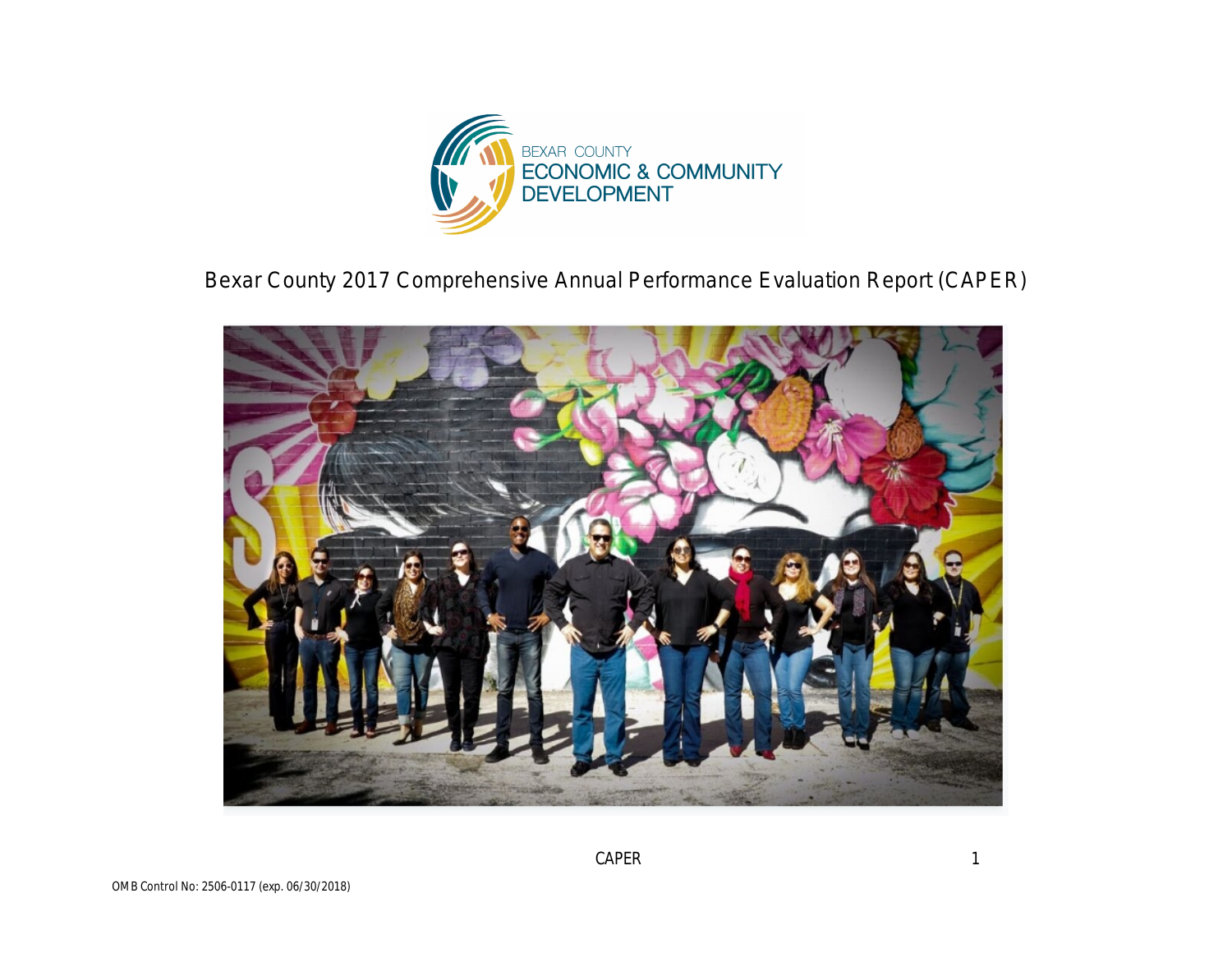## EXECUTIVE SUMMARY

The Bexar County Economic & Community Development Department receives Community Development Block Grant (CDBG), HOME Investment Partnership Fund, and Emergency Solutions Grant (ESG) funds each year from the federal government through the U.S. Department of Housing and Urban Development (HUD). The Consolidated Annual Performance and Evaluation Report (CAPER) is designed to report on the progress in carrying out the Annual Action Plan. This CAPER reports the accomplishments of the grant programs from October 1, 2017 – September 30, 2018. The CAPER provides an overview of the County's efforts and accomplishments in addressing its identified community development needs and priorities during the 2017-2018 program year. Below is a summary of the accomplishments and expenditures for each priority need from this program year:

### CR-05 - Goals and Outcomes

Progress the jurisdiction has made in carrying out its strategic plan and its action plan. 91.520(a) This could be an overview that includes major initiatives and highlights that were proposed and executed throughout the program year.

The Bexar County Economic & Community Development Department receives Community Development Block Grant (CDBG), HOME Investment Partnership Fund, and Emergency Solutions Grant (ESG) funds each year from the federal government through the U.S. Department of Housing and Urban Development (HUD). The Consolidated Annual Performance and Evaluation Report (CAPER) is designed to report on the progress in carrying out the Annual Action Plan. This CAPER reports the accomplishments of the grant programs from October 1, 2017 – September 30, 2018. The CAPER provides an overview of the County's efforts and accomplishments in addressing its identified community development needs and priorities during the 2017-2018 program year. Below is a summary of the accomplishments and expenditures for each priority need from this program year: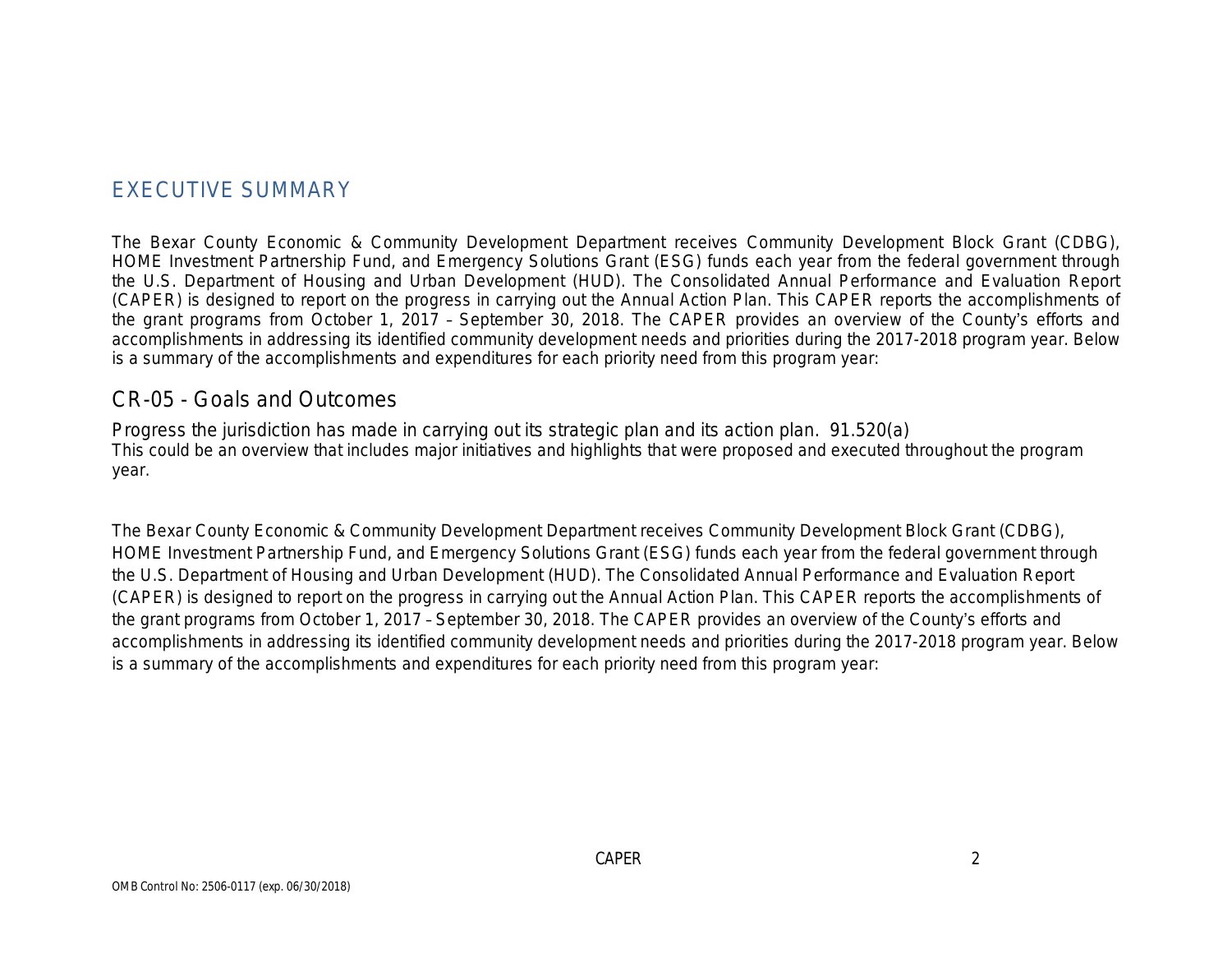# CDBG

- Results: Provided support to public service agencies which benefitted 1,618 low to moderate income individuals. This figure exceeded our proposed estimate by 130 individuals. Services include emergency rental assistance, workforce development, essential services, transportation services, youth services which literacy programs and case management, and hot meals for the elderly.
- Expenditures: \$297,610.87
- Results: Developed infrastructure which benefitted 71,091 Households in low to moderate income census tracts in unincorporated Bexar County and participating cities. This figure exceeded our proposed estimate by 68,260 households.
- Expenditures: \$2,923,627.00
- Results: Provided housing rehabilitation to preserve existing low and moderate income housing, that assisted 28 very low, low and moderate income owners/occupants in bringing their dwellings up to an acceptable standard with the County.
- **Expenditures: \$61,260.00**

# **HOME**

- Results: Provided affordable housing which benefitted 2 Low-Income Households in Bexar County, and leveraged \$19,613,324 towards the County's HOME funding. The County's HOME project is in its last phase (1-3) is still ongoing and is scheduled to be completed in March 2019.
- Expenditures: \$122,167.43

## ESG

- Results: Provided homelessness prevention which benefitted 13 Low-Income Households in Bexar County.
- Results: Provided rapid re-housing which benefitted 32 Low-Income Households in Bexar County.
- **Expenditures (Homelessness Prevention): \$0.00**
- Expenditures (Rapid-Rehousing): \$0.00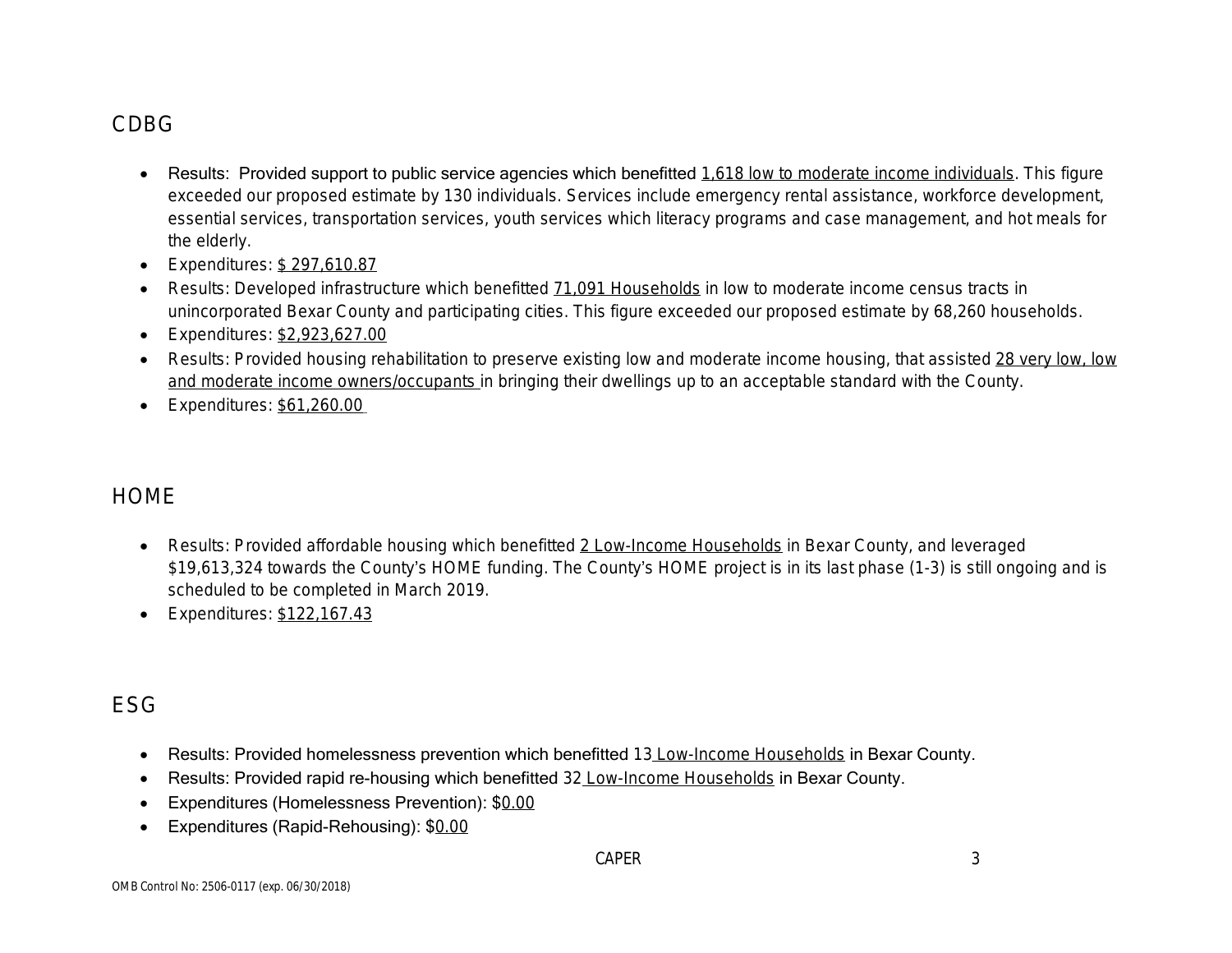| <b>ESG Expenditures</b>   |             |             |           |  |
|---------------------------|-------------|-------------|-----------|--|
| <b>Housing Prevention</b> | FY 2015     | FY 2016     | <b>FY</b> |  |
| Rental Assistance         | \$3,914.51  | \$40,746.47 |           |  |
| Subtotal                  | \$3,914.51  | \$40,746.47 |           |  |
|                           |             |             |           |  |
| Rapid Re-housing          | \$20,136.75 | \$36,042.82 |           |  |
| Subtotal                  | \$20,136.75 | \$36,042.82 |           |  |
|                           |             |             |           |  |
| Admin                     | \$0.00      | \$8,078.32  |           |  |
| Subtotal                  | \$0.00      | \$8,078.32  |           |  |
|                           |             |             |           |  |
| <b>Grand Total</b>        | \$24,051.26 | \$84,867.61 |           |  |

Please note that while no expenditures were reflected in 2017 but were reflected in the following years , see table below:

Comparison of the proposed versus actual outcomes for each outcome measure submitted with the consolidated plan and explain, if applicable, why progress was not made toward meeting goals and objectives. 91.520(g) Categories, priority levels, funding sources and amounts, outcomes/objectives, goal outcome indicators, units of measure, targets, actual outcomes/outputs, and percentage completed for each of the grantee's program year goals.

| Goal                    | Category                                | Source<br>Amount | Indicator                     | Unit of<br>Measure            | Expecte<br>d -<br>Strategic<br>Plan | Actual-<br>Strategi<br>c Plan | Percent<br>Complete | Expecte<br>d -<br>Program<br>Year | Actual-<br>Progra<br>m Year | Percent<br>Complet<br>e |
|-------------------------|-----------------------------------------|------------------|-------------------------------|-------------------------------|-------------------------------------|-------------------------------|---------------------|-----------------------------------|-----------------------------|-------------------------|
| Economic<br>development | Non-Housing<br>Community<br>Development | CDBG:            | <b>Businesses</b><br>assisted | <b>Businesses</b><br>Assisted | 10                                  |                               | $0.00\%$            |                                   |                             | $0.00\%$                |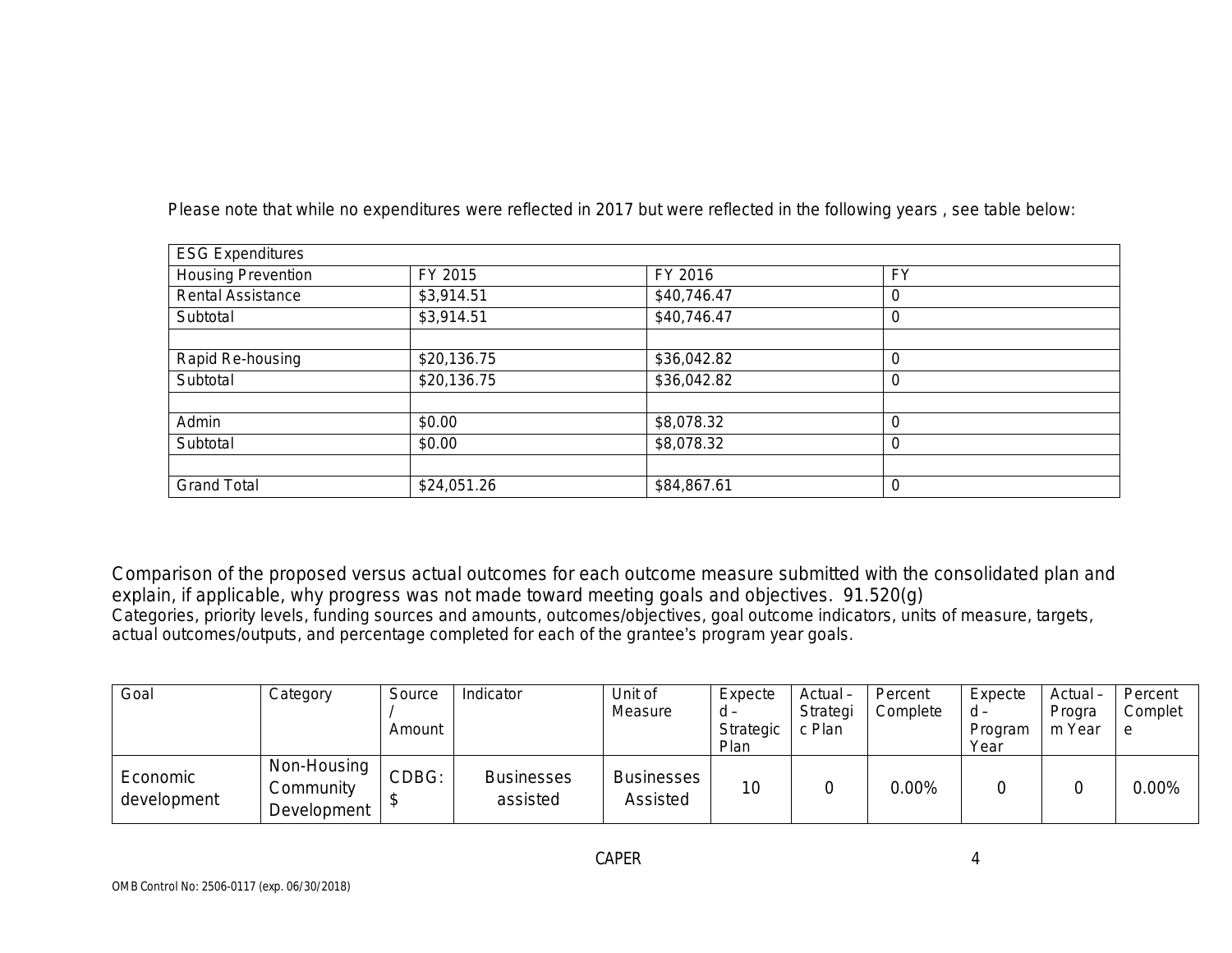| Housing/services<br>for persons who<br>are homeless | Homeless                                | $ESG:$ \$           | Tenant-based<br>rental assistance<br>/ Rapid<br>Rehousing                                                            | Persons<br>Assisted          | 84             | $\overline{0}$ | 47.00         | 68             | $\mathbf 0$    | 0.00          |
|-----------------------------------------------------|-----------------------------------------|---------------------|----------------------------------------------------------------------------------------------------------------------|------------------------------|----------------|----------------|---------------|----------------|----------------|---------------|
| Housing/services<br>for persons who<br>are homeless | Homeless                                | $ESG:$ \$           | Homeless<br>Person<br>Overnight<br>Shelter                                                                           | Persons<br>Assisted          | 150            | $\overline{0}$ | 0.00%         | $\mathbf 0$    | $\mathbf 0$    | 0.00%         |
| Housing/services<br>for persons who<br>are homeless | Homeless                                | $ESG:$ \$           | Homelessness<br>Prevention                                                                                           | Persons<br>Assisted          | 150            | 25             | 16.67%        | 46             | $\overline{0}$ | 0.00%         |
| Improve access<br>to and quality of<br>housing      | Affordable<br>Housing                   | <b>HOME</b><br>: \$ | Rental units<br>rehabilitated                                                                                        | Household<br>Housing<br>Unit | $\overline{0}$ | $\overline{0}$ | 0.00%         | 130            | 28             | 22.00%        |
| Improve access<br>to and quality of<br>housing      | Affordable<br>Housing                   | <b>HOME</b><br>: \$ | Homeowner<br>Housing Added                                                                                           | Household<br>Housing<br>Unit | 750            | 23             | 3.07%         | 6              | $\overline{2}$ | 33.33%        |
| Improve public<br>facilities and<br>infrastructure  | Non-Housing<br>Community<br>Development | CDBG:<br>\$         | Public Facility or<br>Infrastructure<br>Activities other<br>than<br>Low/Moderate<br>Income Housing<br><b>Benefit</b> | Persons<br>Assisted          | $\overline{0}$ | $\overline{0}$ | 0.00%         | 2831           | 71091          | 2,511.1<br>6% |
| Improve public<br>facilities and<br>infrastructure  | Non-Housing<br>Community<br>Development | CDBG:<br>\$         | Public Facility or<br>Infrastructure<br>Activities for<br>Low/Moderate<br>Income Housing<br><b>Benefit</b>           | Households<br>Assisted       | 7000           | 192801         | 2,754.30<br>% | $\overline{0}$ | $\overline{0}$ | 0.00%         |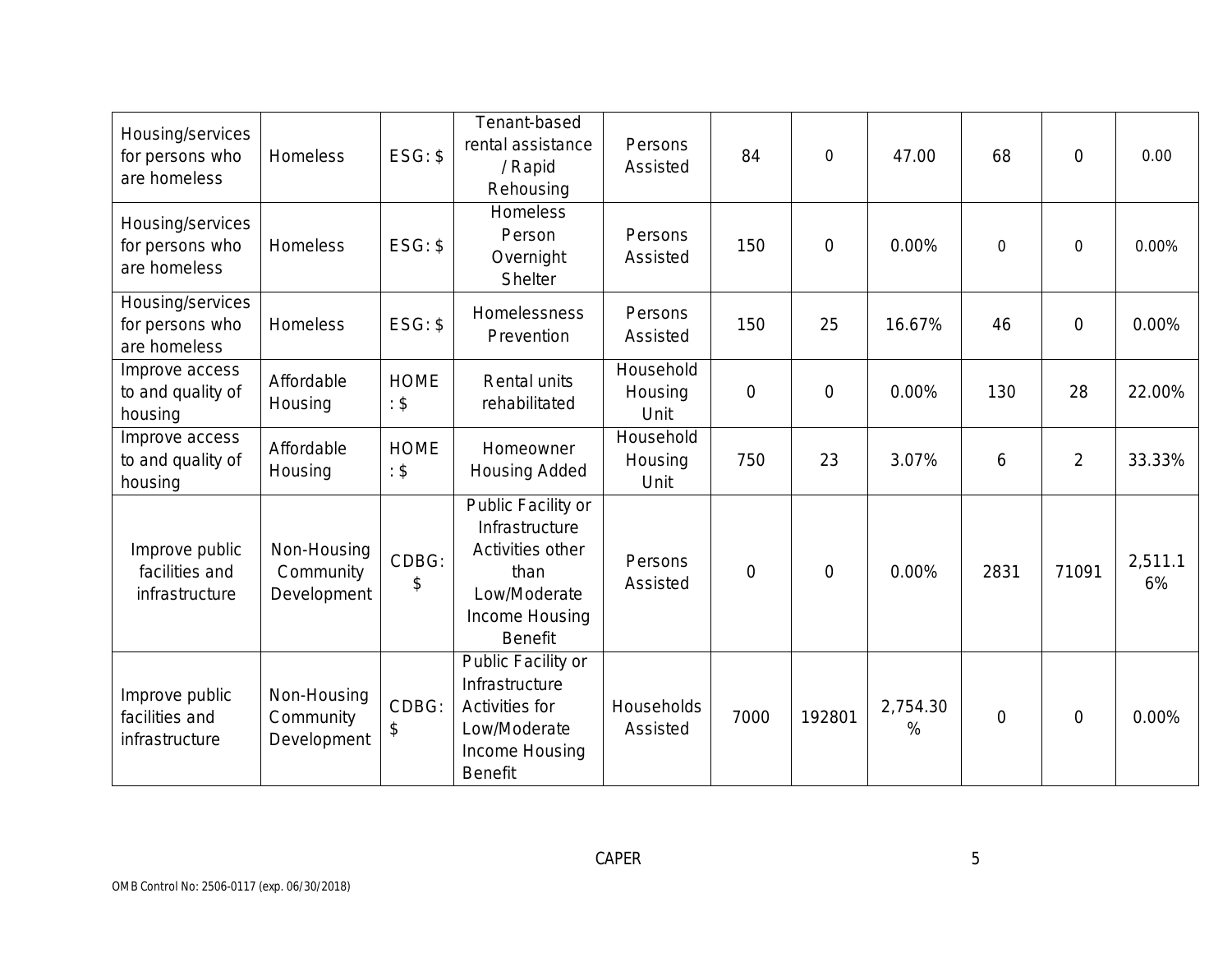| Planning and<br>administration | Affordable<br>Housing<br>Public<br>Housing<br>Homeless<br>Non-<br>Homeless<br>Special<br><b>Needs</b><br>Non-Housing<br>Community<br>Development | CDBG:<br>\$/<br><b>HOME</b><br>: $$/$<br>ESG:<br>\$1472<br>$\overline{4}$ | Jobs<br>created/retained                                                                | Jobs                | $\overline{0}$ | 8    | 100.00% | 8            | 8            | 100.00<br>$\%$ |
|--------------------------------|--------------------------------------------------------------------------------------------------------------------------------------------------|---------------------------------------------------------------------------|-----------------------------------------------------------------------------------------|---------------------|----------------|------|---------|--------------|--------------|----------------|
| Planning and<br>administration | Affordable<br>Housing<br>Public<br>Housing<br>Homeless<br>Non-<br>Homeless<br>Special<br>Needs<br>Non-Housing<br>Community<br>Development        | CDBG:<br>\$/<br><b>HOME</b><br>: \$/<br>ESG:<br>\$1472<br>4               | Other                                                                                   | Other               | $\mathbf{1}$   | 1    | 100.00% | $\mathbf{1}$ | $\mathbf{1}$ | 100%           |
| Provide public<br>services     | Non-<br>Homeless<br>Special<br><b>Needs</b>                                                                                                      | CDBG:<br>$\boldsymbol{\mathsf{S}}$                                        | Public service<br>activities other<br>than<br>Low/Moderate<br>Income Housing<br>Benefit | Persons<br>Assisted | 1500           | 2118 | 141.20% | 1488         | 1618         | 108.74<br>$\%$ |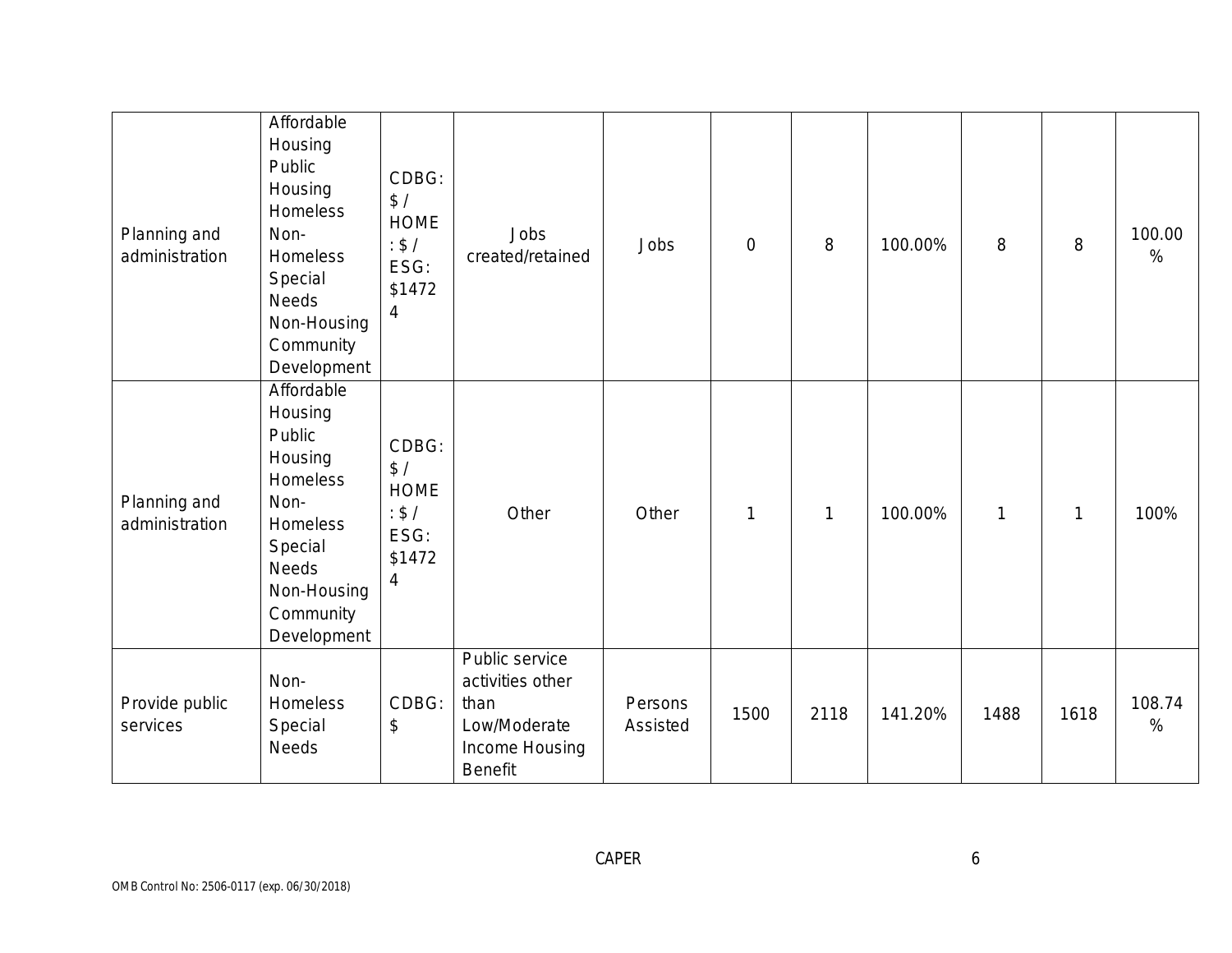|                | Non-         |       | Tenant-based      |            |  |          |  |        |
|----------------|--------------|-------|-------------------|------------|--|----------|--|--------|
| Provide public | Homeless     | CDBG: | rental assistance | Households |  | $0.00\%$ |  | 125.00 |
| services       | Special      |       | Rapid             | Assisted   |  |          |  | %      |
|                | <b>Needs</b> |       | Rehousing         |            |  |          |  |        |

Table 1 - Accomplishments – Program Year & Strategic Plan to Date

Assess how the jurisdiction's use of funds, particularly CDBG, addresses the priorities and specific objectives identified in the plan, giving special attention to the highest priority activities identified.

Bexar County Commissioners Court allocated a substantial portion of its CDBG program funds to infrastructure improvement projects that support economic growth and improve the quality of life for low to moderate income individuals. 100% of CDBG funds were spent in low to moderate income individuals. In 2017-2018, the County made significant progress and completed draws for forty-three (43) infrastructure improvement projects in participating cities and unincorporated Bexar County. The County has made substantial amount of progress towards its overall goals towards its public services annual and consolidated plan goals and will continue to funds these priorities in the future as the needs are tremendous. With respect to the County's housing goals, while the County only reported two first time homebuyers in 2017, the County is on track to meet its projected goal of 6 as projected for 2017 as the project for Habitat for Humanity Lenwood Project is a Phase 1-3 project which is expected to be completed in 2019. The project consists of a 167 unit subdivision which Bexar County has designed 26 HOME units for this project.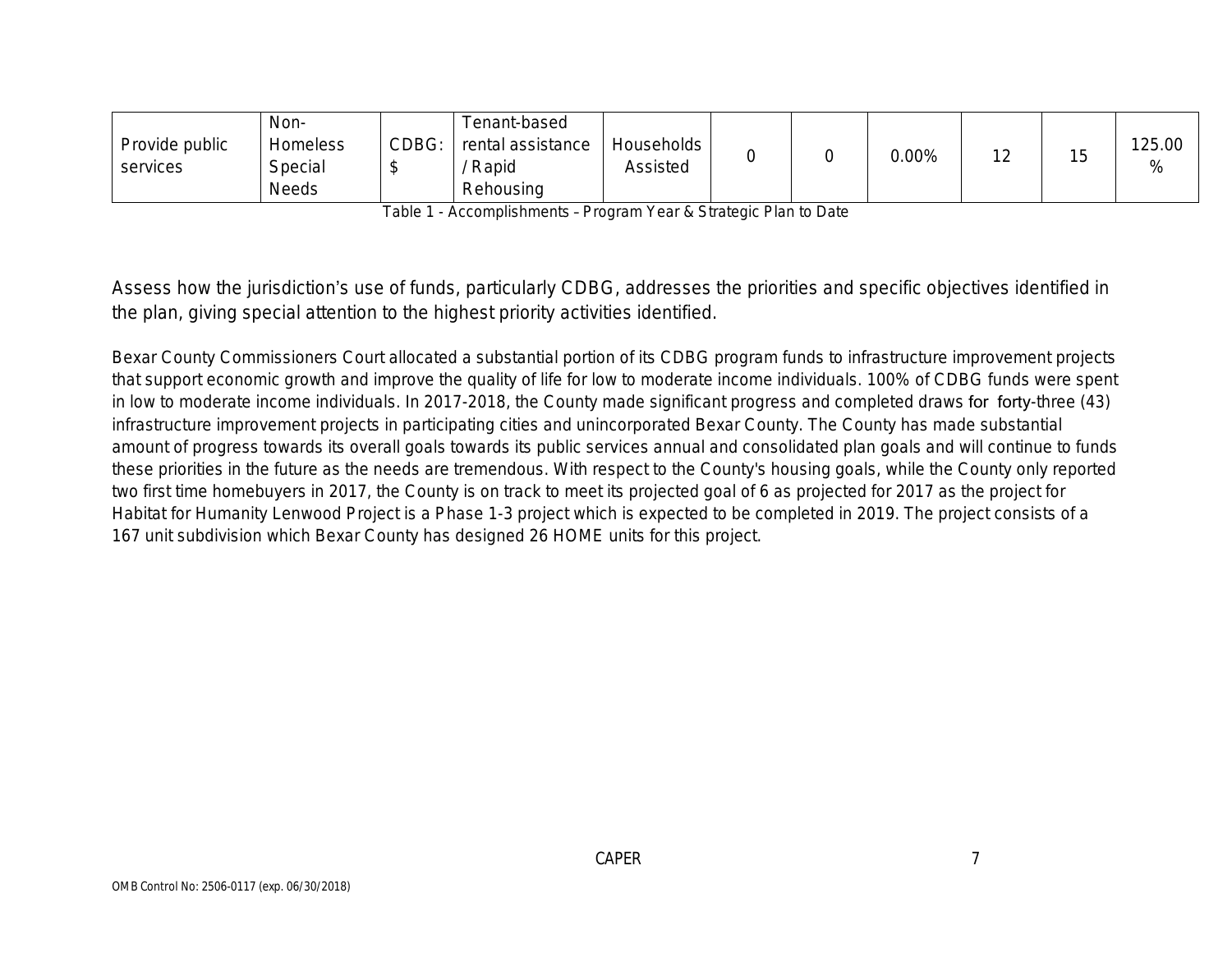## CR-10 - Racial and Ethnic composition of families assisted

Describe the families assisted (including the racial and ethnic status of families assisted). 91.520(a)

|                                    | <b>CDBG</b> | <b>HOME</b> | <b>ESG</b> |
|------------------------------------|-------------|-------------|------------|
| White (housing)                    | 28          | 16          |            |
| White (non-housing)                | 2,798       |             |            |
| <b>Black or African American</b>   | 257         |             |            |
| Asian                              | 42          |             |            |
| American Indian or American Native | O           |             |            |
| Black/African American & White     | 12          |             |            |
| <b>Other Multi-racial</b>          | 27          |             |            |
| Total                              | 3,138       | 126         |            |
| Hispanic (non-housing)             | 1,304       | 70          |            |
| Hispanic (housing)                 | 24          | 12          |            |

Table 2 – Table of assistance to racial and ethnic populations by source of funds

### Narrative

According to the U.S. Census in 2017, Texas was one of the top five states with the fastest growth rate of 1.6% in the United States.

Bexar County's Racial and ethnic composition consists of White, 84.6% Black or African American, 8.5% , American Indian and Alaska Native alone, 1.2%, Asian, 3.1% Native Hawaiian and Other Pacific Islander, 0.02% Two or more Races and 2.3% Hispanic or Latino 60.3%.

All entitlement funds were distributed among Bexar County's low and moderate-income census tracts in the Urban County Jurisdiction. One hundred percent (100%) of our project dollars were expended for the benefit of low to moderate-income residents.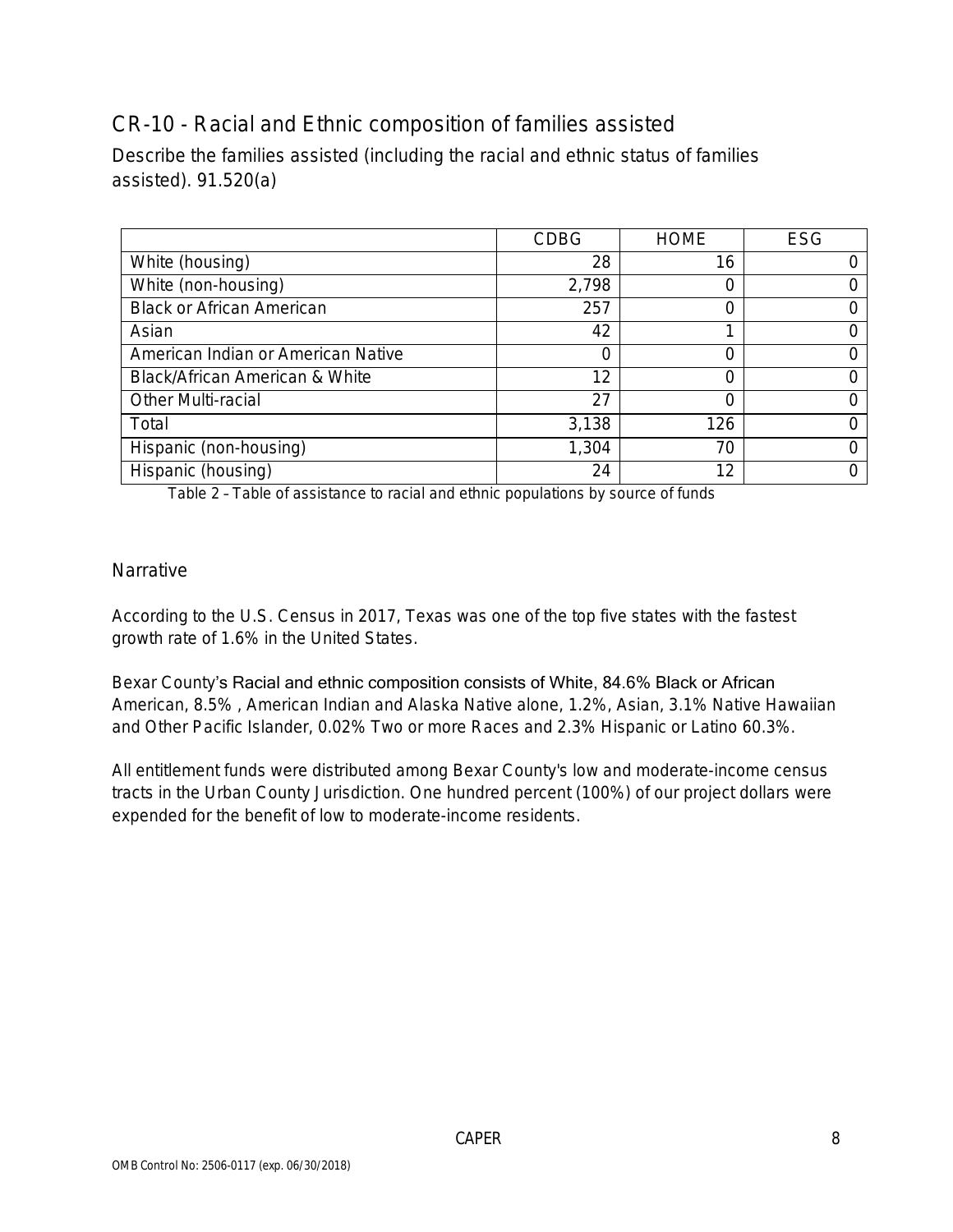# CR-15 - Resources and Investments 91.520(a)

| Source of Funds | Source       | Resources Made | Amount Expended     |
|-----------------|--------------|----------------|---------------------|
|                 |              | Available      | During Program Year |
| <b>CDBG</b>     | <b>CDBG</b>  | 2,184,760      | 2,697,276           |
| <b>HOME</b>     | <b>HOME</b>  | 540,159        | 122,167             |
| <b>HOPWA</b>    | <b>HOPWA</b> |                |                     |
| <b>ESG</b>      | ESG          | 196,327        | 181,881             |
| Other           | Other        |                |                     |

#### Identify the resources made available

Table 3 - Resources Made Available

### **Narrative**

### Identify the geographic distribution and location of investments

| Target Area | <b>Planned Percentage</b> | Actual Percentage of | <b>Narrative Description</b> |
|-------------|---------------------------|----------------------|------------------------------|
|             | of Allocation             | Allocation           |                              |
| Countywide  | 100                       | 100                  |                              |

Table 4 – Identify the geographic distribution and location of investments

### **Narrative**

Bexar County does not own grant-funded property, grant funds benefit public faclities which address the need outlined in the Consolidated Plan. Although the County does not target geographic areas per se, the funding primarily benefits low and moderate income households (defined as those with incomes of less than 80% of the area median income) in precincts 1 and 4.

Bexar County utilizes its HUD funds for projects and programs which have the goal of reducing the number and percentage of individuals living in poverty, while improving the quality of life. These programs include essential services such as nutrition programs, rental assistance, childcare services, and senior transportation services. Educational and afterschool youth programs and case management services are also utilitized to enhance wrap around services for the community.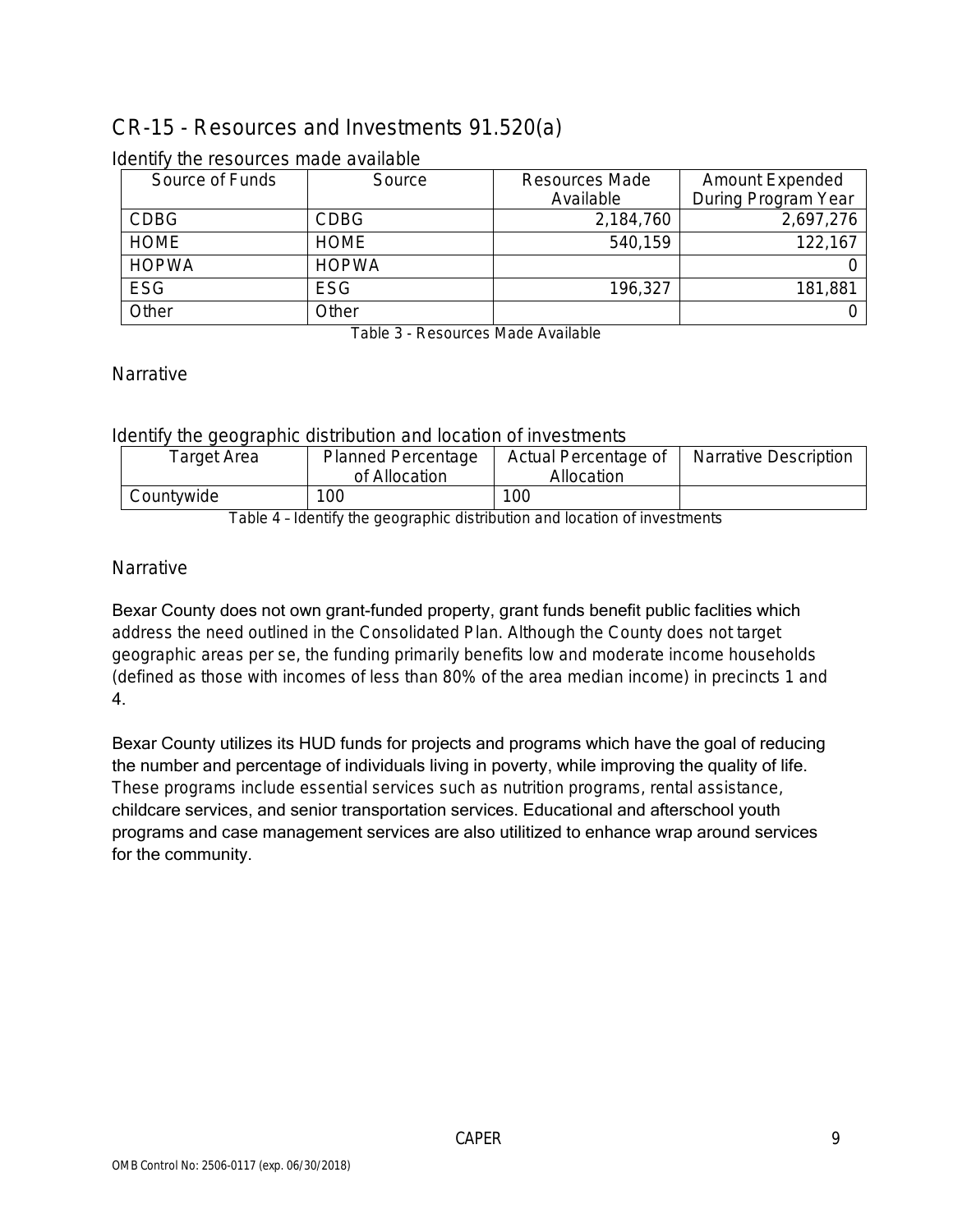### Leveraging

Explain how federal funds leveraged additional resources (private, state and local funds), including a description of how matching requirements were satisfied, as well as how any publicly owned land or property located within the jurisdiction that were used to address the needs identified in the plan.

Bexar County has not changed the objectives of its CDBG program and continues to strategically use CDBG funds to maximize leverage for infrastructure and public facility improvements and public services activities. There is a continuous need for CDBG funds to fulfill objectives in all the above categories thus limited resources available to meet all needs.

Bexar County has continued to pursue potential resources identified in the Consolidated Plan and worked with its partner agencies and participating cities to leverage funds for construction, public service programs and community development activities directed toward revitalizing neighborhoods and economic development.

| Fiscal Year Summary - HOME Match                                               |           |
|--------------------------------------------------------------------------------|-----------|
| 1. Excess match from prior Federal fiscal year                                 | 333,912   |
| 2. Match contributed during current Federal fiscal year                        | 2,007,408 |
| 3. Total match available for current Federal fiscal year (Line 1 plus Line 2)  | 2,341,320 |
| 4. Match liability for current Federal fiscal year                             | 53,251    |
| 5. Excess match carried over to next Federal fiscal year (Line 3 minus Line 4) | 2,288,069 |
| Table 5 - Fiscal Year Summary - HOME Match Report                              |           |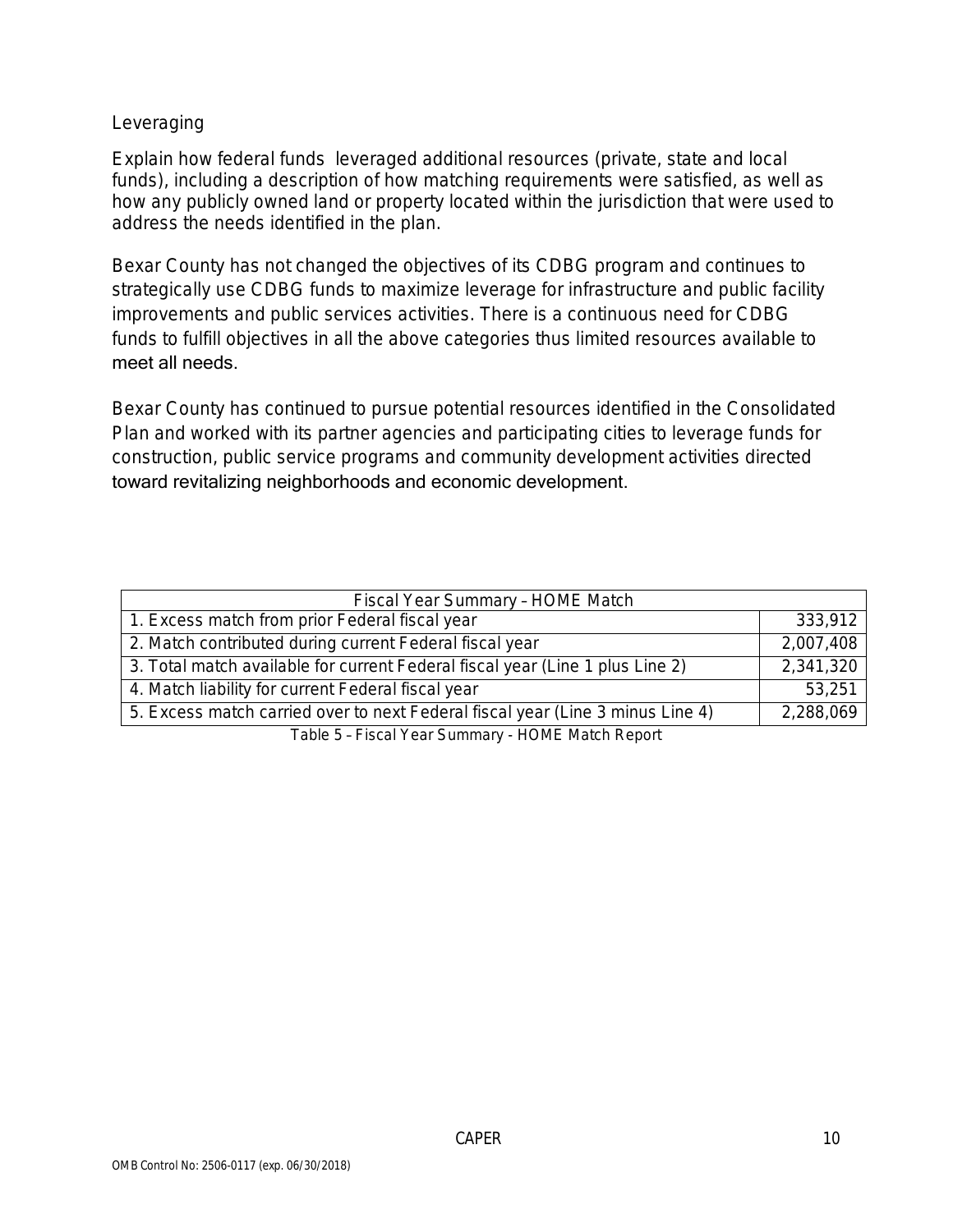|                            | Match Contribution for the Federal Fiscal Year |                                  |                                     |                                    |                            |                                                                      |                          |             |  |  |
|----------------------------|------------------------------------------------|----------------------------------|-------------------------------------|------------------------------------|----------------------------|----------------------------------------------------------------------|--------------------------|-------------|--|--|
| Project No. or<br>Other ID | Date of<br>Contribution                        | Cash<br>(non-Federal<br>sources) | Foregone<br>Taxes, Fees,<br>Charges | Appraised<br>Land/Real<br>Property | Required<br>Infrastructure | <b>Site</b><br>Preparation,<br>Construction<br>Materials,<br>Donated | <b>Bond</b><br>Financing | Total Match |  |  |
|                            |                                                |                                  |                                     |                                    |                            | labor                                                                |                          |             |  |  |

Table 6 – Match Contribution for the Federal Fiscal Year

## HOME MBE/WBE report

| Program Income - Enter the program amounts for the reporting period |                        |                         |                     |                        |  |  |  |  |
|---------------------------------------------------------------------|------------------------|-------------------------|---------------------|------------------------|--|--|--|--|
| Balance on hand at                                                  | Amount received during | Total amount expended   | Amount expended for | Balance on hand at end |  |  |  |  |
| begin-ning of reporting                                             | reporting period       | during reporting period | TBRA                | of reporting period    |  |  |  |  |
| period                                                              |                        |                         |                     |                        |  |  |  |  |
|                                                                     |                        |                         |                     |                        |  |  |  |  |
|                                                                     |                        |                         |                     |                        |  |  |  |  |
|                                                                     |                        |                         |                     |                        |  |  |  |  |

Table 7 – Program Income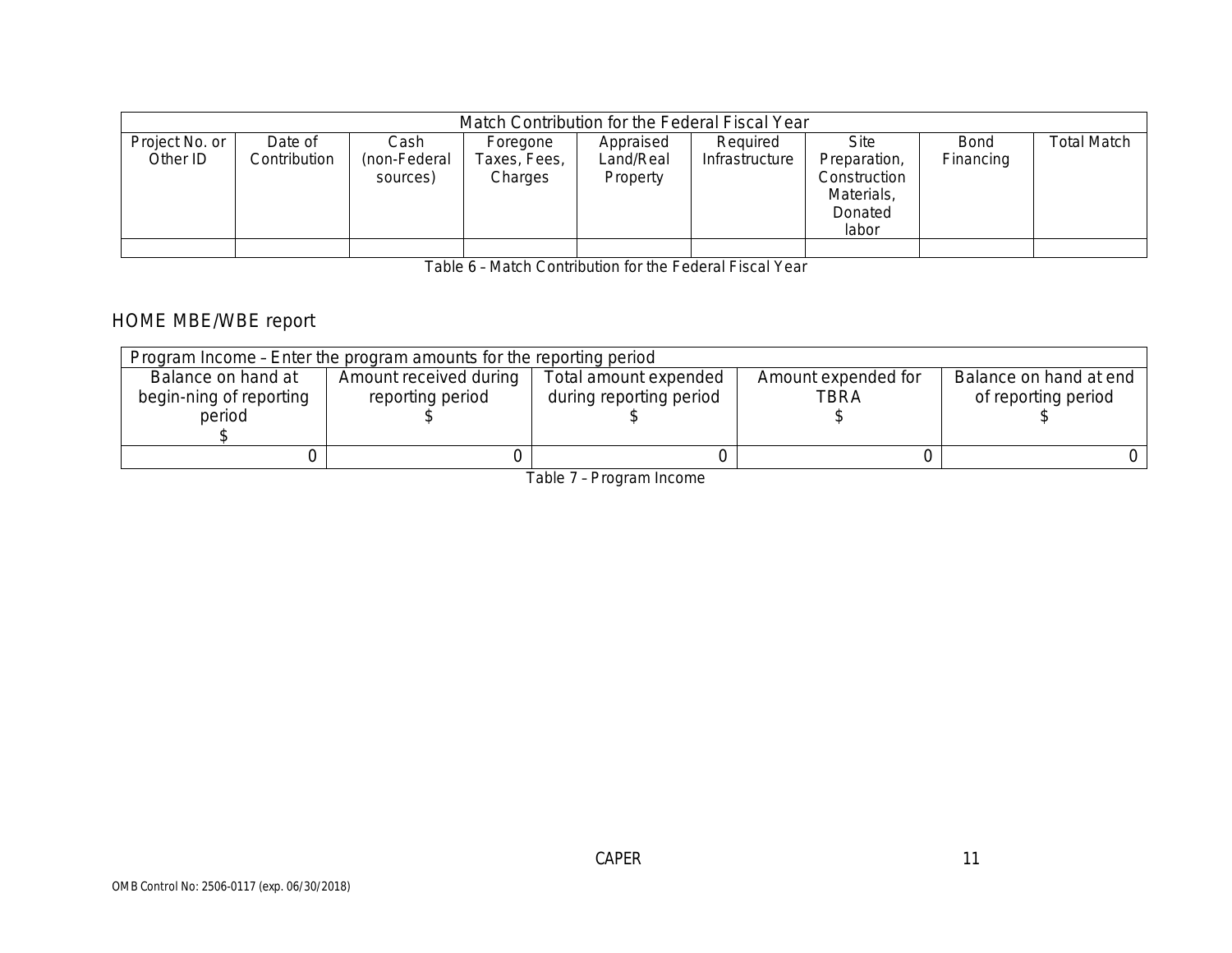Minority Business Enterprises and Women Business Enterprises – Indicate the number and dollar value of contracts for HOME projects completed during the reporting period

|               | Total          |                 | abilar value or contracts for Frontic projects completed during the reporting period.<br><b>Minority Business Enterprises</b> |                   |                |                        |  |
|---------------|----------------|-----------------|-------------------------------------------------------------------------------------------------------------------------------|-------------------|----------------|------------------------|--|
|               |                | Alaskan         | Asian or                                                                                                                      | <b>Black Non-</b> | Hispanic       | White Non-<br>Hispanic |  |
|               |                | Native or       | Pacific                                                                                                                       | Hispanic          |                |                        |  |
|               |                | American        | <b>Islander</b>                                                                                                               |                   |                |                        |  |
|               |                | Indian          |                                                                                                                               |                   |                |                        |  |
| Contracts     |                |                 |                                                                                                                               |                   |                |                        |  |
| Dollar        |                |                 |                                                                                                                               |                   |                |                        |  |
| Amount        | 0              | $\overline{0}$  | $\overline{0}$                                                                                                                | $\overline{0}$    | $\overline{0}$ | $\Omega$               |  |
| Number        | $\overline{0}$ | $\overline{0}$  | $\overline{0}$                                                                                                                | $\overline{0}$    | $\overline{0}$ | $\overline{0}$         |  |
| Sub-Contracts |                |                 |                                                                                                                               |                   |                |                        |  |
| Number        | 0              | $\overline{0}$  | $\Omega$                                                                                                                      | $\overline{0}$    | $\overline{0}$ | $\overline{O}$         |  |
| Dollar        |                |                 |                                                                                                                               |                   |                |                        |  |
| Amount        | 0              | $\overline{0}$  | $\overline{0}$                                                                                                                | $\boldsymbol{0}$  | $\overline{0}$ | $\overline{O}$         |  |
|               | Total          | Women           | Male                                                                                                                          |                   |                |                        |  |
|               |                | <b>Business</b> |                                                                                                                               |                   |                |                        |  |
|               |                | Enterprises     |                                                                                                                               |                   |                |                        |  |
| Contracts     |                |                 |                                                                                                                               |                   |                |                        |  |
| Dollar        |                |                 |                                                                                                                               |                   |                |                        |  |
| Amount        | $\overline{0}$ | $\overline{0}$  | 0                                                                                                                             |                   |                |                        |  |
| Number        | $\overline{0}$ | $\Omega$        | $\overline{0}$                                                                                                                |                   |                |                        |  |
| Sub-Contracts |                |                 |                                                                                                                               |                   |                |                        |  |
| Number        | $\overline{0}$ | $\overline{0}$  | $\overline{0}$                                                                                                                |                   |                |                        |  |
| Dollar        |                |                 |                                                                                                                               |                   |                |                        |  |
| Amount        | $\mathbf 0$    | $\overline{0}$  | $\boldsymbol{0}$                                                                                                              |                   |                |                        |  |

Table 8 - Minority Business and Women Business Enterprises

| Minority Owners of Rental Property - Indicate the number of HOME assisted rental property<br>owners and the total amount of HOME funds in these rental properties assisted |          |           |                                                  |          |          |  |
|----------------------------------------------------------------------------------------------------------------------------------------------------------------------------|----------|-----------|--------------------------------------------------|----------|----------|--|
|                                                                                                                                                                            | Total    |           | White Non-<br><b>Minority Property Owners</b>    |          |          |  |
|                                                                                                                                                                            |          | Alaskan   | <b>Black Non-</b><br>Asian or<br><b>Hispanic</b> |          |          |  |
|                                                                                                                                                                            |          | Native or | Pacific                                          | Hispanic |          |  |
|                                                                                                                                                                            |          | American  | <b>Islander</b>                                  |          |          |  |
|                                                                                                                                                                            |          | Indian    |                                                  |          |          |  |
| <b>Number</b>                                                                                                                                                              | $\Omega$ | 0         |                                                  | O        | $\Omega$ |  |
| Dollar                                                                                                                                                                     |          |           |                                                  |          |          |  |
| Amount                                                                                                                                                                     | 0        | 0         |                                                  | 0        | 0        |  |

Table 9 – Minority Owners of Rental Property

| Relocation and Real Property Acquisition - Indicate the number of persons displaced, the cost of |  |  |  |  |  |
|--------------------------------------------------------------------------------------------------|--|--|--|--|--|
| relocation payments, the number of parcels acquired, and the cost of acquisition                 |  |  |  |  |  |
| Parcels Acquired                                                                                 |  |  |  |  |  |
| <b>Businesses Displaced</b>                                                                      |  |  |  |  |  |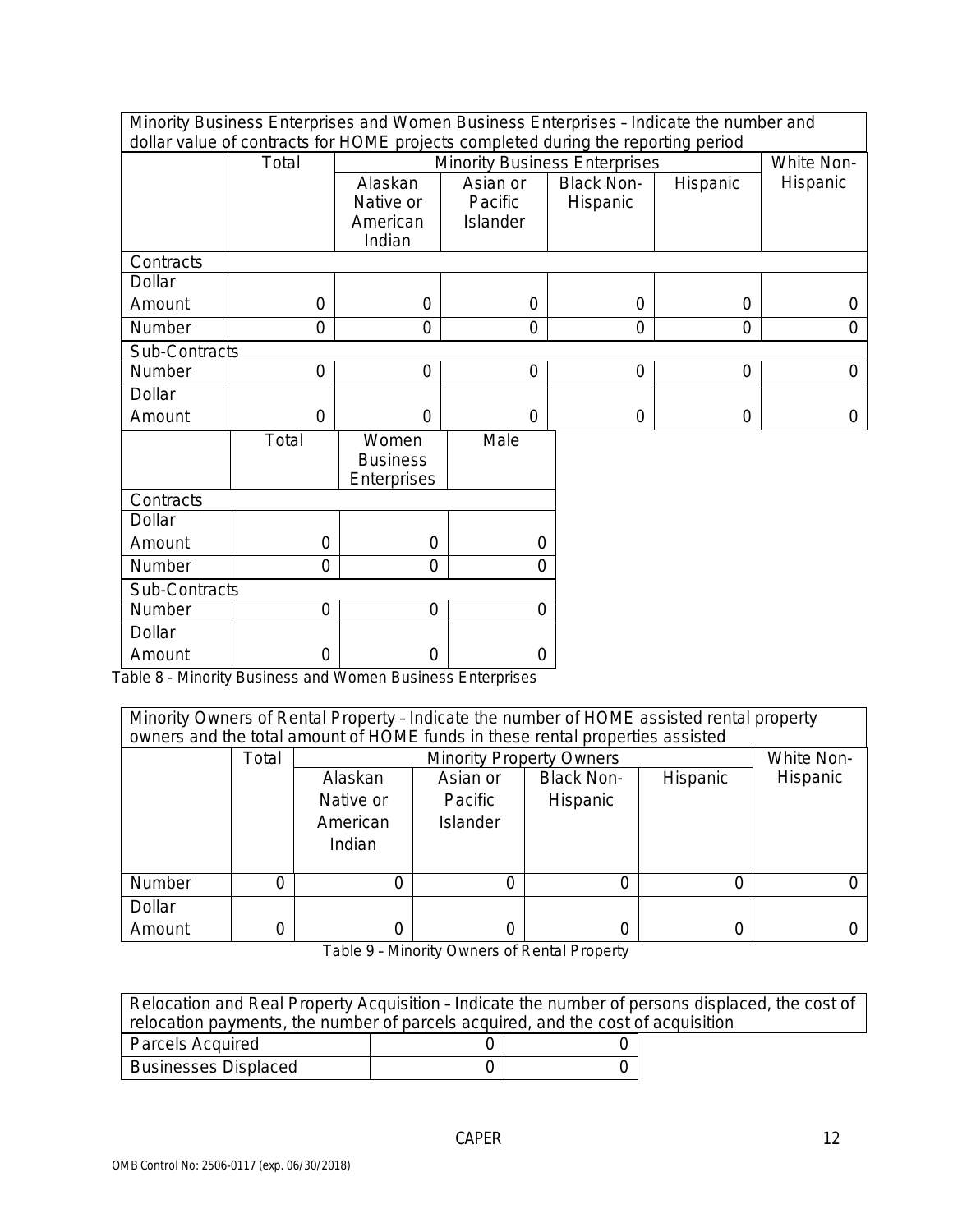| Nonprofit Organizations  |       |           |          |                                      |   |                   |                 |          |
|--------------------------|-------|-----------|----------|--------------------------------------|---|-------------------|-----------------|----------|
| Displaced                |       |           | $\Omega$ |                                      | 0 |                   |                 |          |
| Households Temporarily   |       |           |          |                                      |   |                   |                 |          |
| Relocated, not Displaced |       |           | 0        |                                      | 0 |                   |                 |          |
| Households               | Total |           |          | <b>Minority Property Enterprises</b> |   |                   | White Non-      |          |
| Displaced                |       | Alaskan   |          | Asian or                             |   | <b>Black Non-</b> | <b>Hispanic</b> | Hispanic |
|                          |       | Native or |          | <b>Pacific</b>                       |   | Hispanic          |                 |          |
|                          |       | American  |          | Islander                             |   |                   |                 |          |
| Indian                   |       |           |          |                                      |   |                   |                 |          |
|                          |       |           |          |                                      |   |                   |                 |          |
| Number                   | 0     |           | $\Omega$ |                                      | 0 |                   | 0               |          |
| Cost                     |       |           | $\Omega$ |                                      | 0 |                   | 0               |          |

Table 10 – Relocation and Real Property Acquisition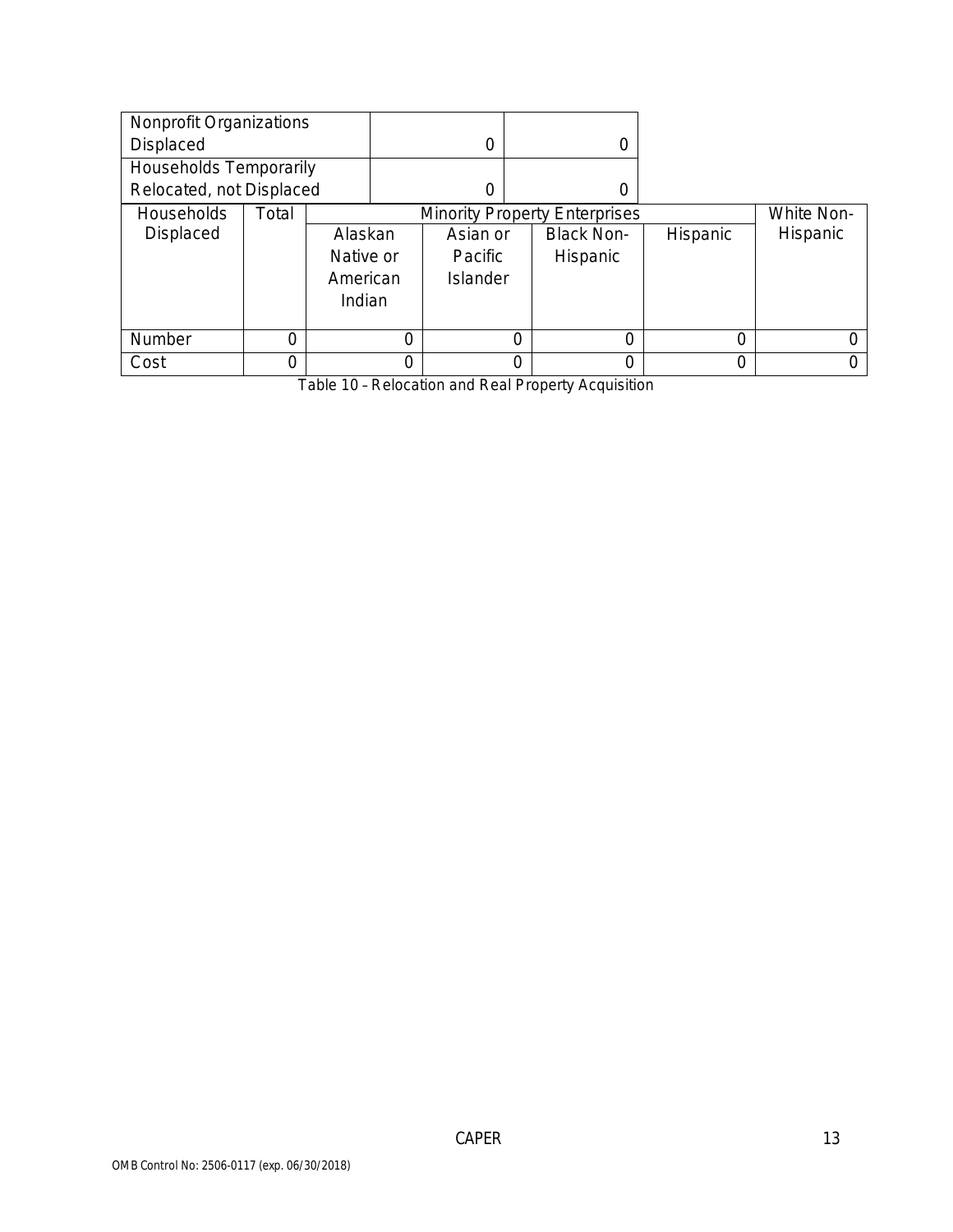# CR-20 - Affordable Housing 91.520(b)

Evaluation of the jurisdiction's progress in providing affordable housing, including the number and types of families served, the number of extremely low-income, low-income, moderate-income, and middle-income persons served.

|                                       | One-Year Goal | Actual |
|---------------------------------------|---------------|--------|
| Number of Homeless households to be   |               |        |
| provided affordable housing units     | 63            |        |
| Number of Non-Homeless households to  |               |        |
| be provided affordable housing units  | 30            |        |
| Number of Special-Needs households to |               |        |
| be provided affordable housing units  |               |        |
| Total                                 | 93            |        |

Table 11 – Number of Households

|                                        | One-Year Goal | Actual |
|----------------------------------------|---------------|--------|
| Number of households supported through |               |        |
| <b>Rental Assistance</b>               | 93            | ל.     |
| Number of households supported through |               |        |
| The Production of New Units            | b             |        |
| Number of households supported through |               |        |
| Rehab of Existing Units (CDBG funds)   | 4             |        |
| Number of households supported through |               |        |
| <b>Acquisition of Existing Units</b>   |               |        |
| Total                                  | 103           |        |

Table 12 – Number of Households Supported

Discuss the difference between goals and outcomes and problems encountered in meeting these goals.

In 2017-2018, the County made significant progress and completed draws for forty-three (43) infrastructure improvement projects in participating cities and unincorporated Bexar County. The County has made substantial amount of progress towards its overall goals towards its public services annual and consolidated plan goals and will continue to funds these priorities in the future as the needs are tremendous. Bexar County was able to meet its timeliness ratio in 2017 as recommended by HUD with the completion of successful stalled projects. With respect to the County's housing goals, while the County only reported two first time homebuyers in 2017, the County is on track to meet its projected goal of 6 as projected for 2017 as the project for Habitat for Humanity Lenwood Project is a Phase 1-3 project which is expected to be completed in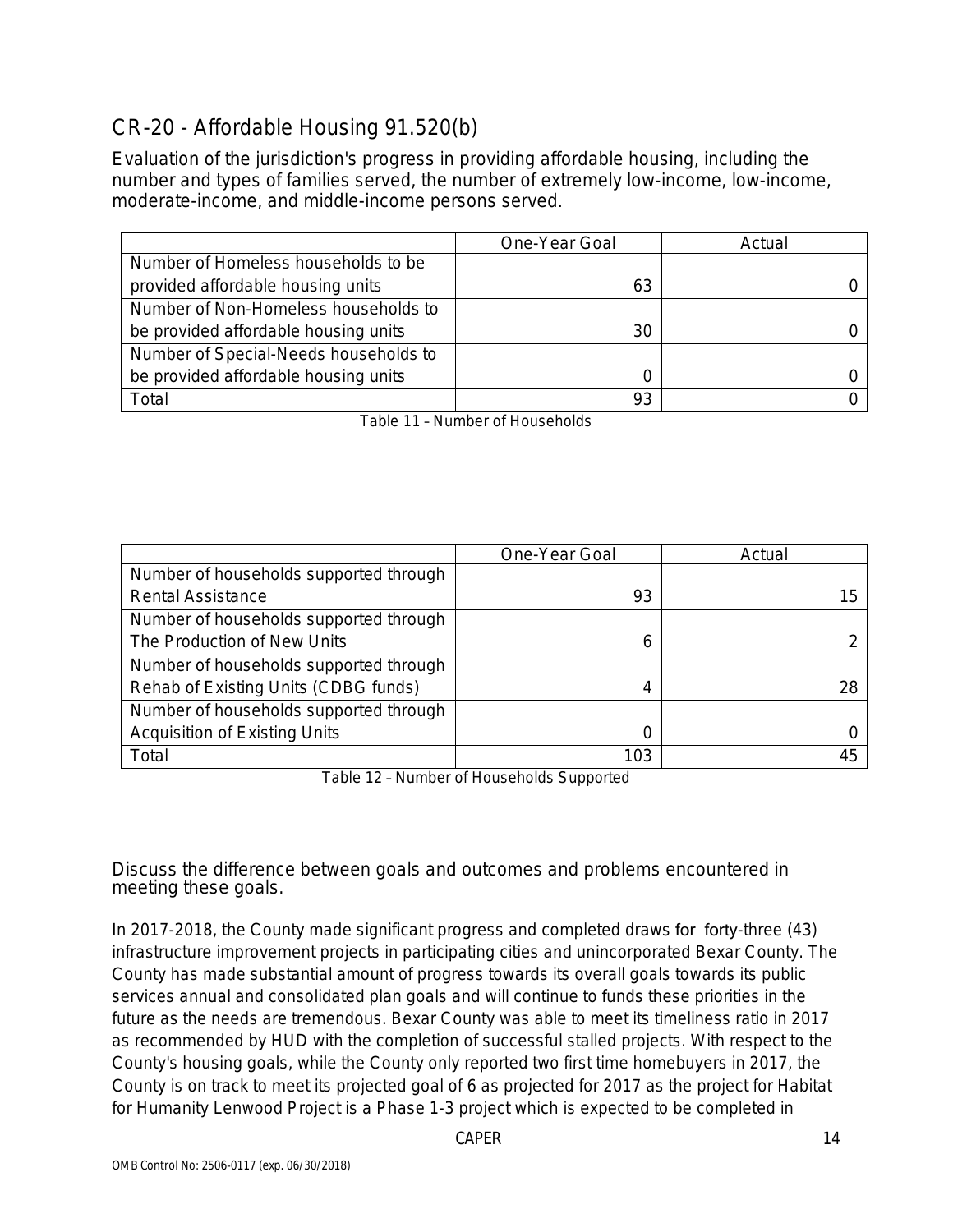2019. The project consists of a 167 unit subdivision which Bexar County has designed 26 HOME units for this project.

The Consolidated Plan provides details on the overall institutional delivery structure through which the County can and will seek to partner, collaborate, and cooperate in order to carry out the intent of the Consolidated Plan. This includes funding through CDBG, HOME, and ESG which will be used within this institutional structure.

Within the current Program Year, the Community Department Division continues its integration with the Economic Development Department. Staff members received programmatic training to include Section 3 HOME Basics, ESG, IDIS, Labor Standards, and Project Management Training. The division is proud as it has continued to implement program efficiencies to ensure that program continues to operate as efficient as possible to ensure program compliance and timeliness are met.

Discuss how these outcomes will impact future annual action plans.

Bexar County outcomes have been consistent with anticipated goals, and will continue to evaluate its programs and adjust as needed based upon the emerging needs of the community.

Include the number of extremely low-income, low-income, and moderate-income persons served by each activity where information on income by family size is required to determine the eligibility of the activity.

| Number of Households Served | <b>CDBG</b> Actual | <b>HOME Actual</b> |
|-----------------------------|--------------------|--------------------|
| <b>Extremely Low-income</b> |                    |                    |
| Low-income                  |                    |                    |
| Moderate-income             |                    |                    |
| Γ∩tal                       |                    |                    |

Narrative Information

Table 13 – Number of Households Served

Bexar County makes housing options available to all qualified individuals regardless of race, color, religion, sex, familial status, disability, national origin, sexual orientation and gender identity. The accomplishments show that Bexar County is providing CDBG and HOME assistance to low income families with the greatest need.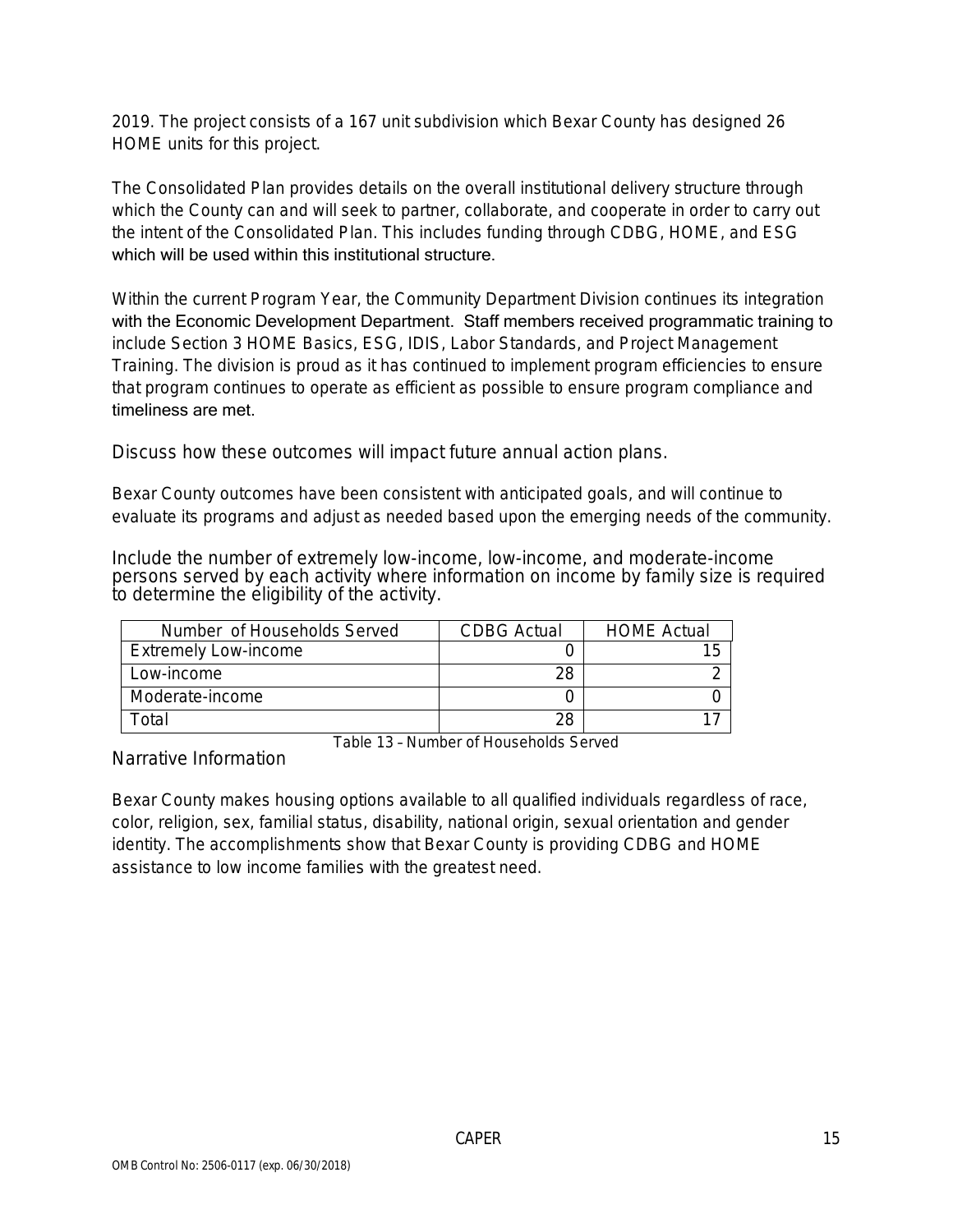# CR-25 - Homeless and Other Special Needs 91.220(d, e); 91.320(d, e); 91.520(c)

Evaluate the jurisdiction's progress in meeting its specific objectives for reducing and ending homelessness through:

Reaching out to homeless persons (especially unsheltered persons) and assessing their individual needs

In support of HUD's goal to reduce homelessness and local Continuum of Care (CoC) mission, Bexar County continues to be committed in organizing community agencies and streamlining access to services. Bexar County recently reorganized its Department to the Economic and Community Development with the intention in streamlining processes. Key objectives that were addressed were:

- Identify the scope of the homeless problem in the Bexar County.
- Prioritize service needs for the Bexar County homeless population.
- Identify the service gaps in the continuum of available resources.
- Develop and implement plans and timeliness to make services available to the community.

• Foster the development and implementation of a community-wide advocacy, action and activity in response to emerging needs and issues of the target population.

• Develop and implement a community plans to streamline access to services.

• Enhance service integration, interagency collaboration and effective service coordination by providing regular opportunities for service providers to develop and enhance professional relationships, communications, and interagency networking. • Identify and continuously update information on available community resources.

• Organize and coordinate training for service providers on needs of the homeless and those at risk of homelessness, available services, and methods of access.

• Provide technical assistance to participating organizations that are not active members and foster their participation.

• Review, rank, and endorse agency grant requests and proposals in accordance with identified priorities of need with the participation of the community and the local CoC.

Addressing the emergency shelter and transitional housing needs of homeless persons

Bexar County takes several actions to address the needs of the homeless. The primary funding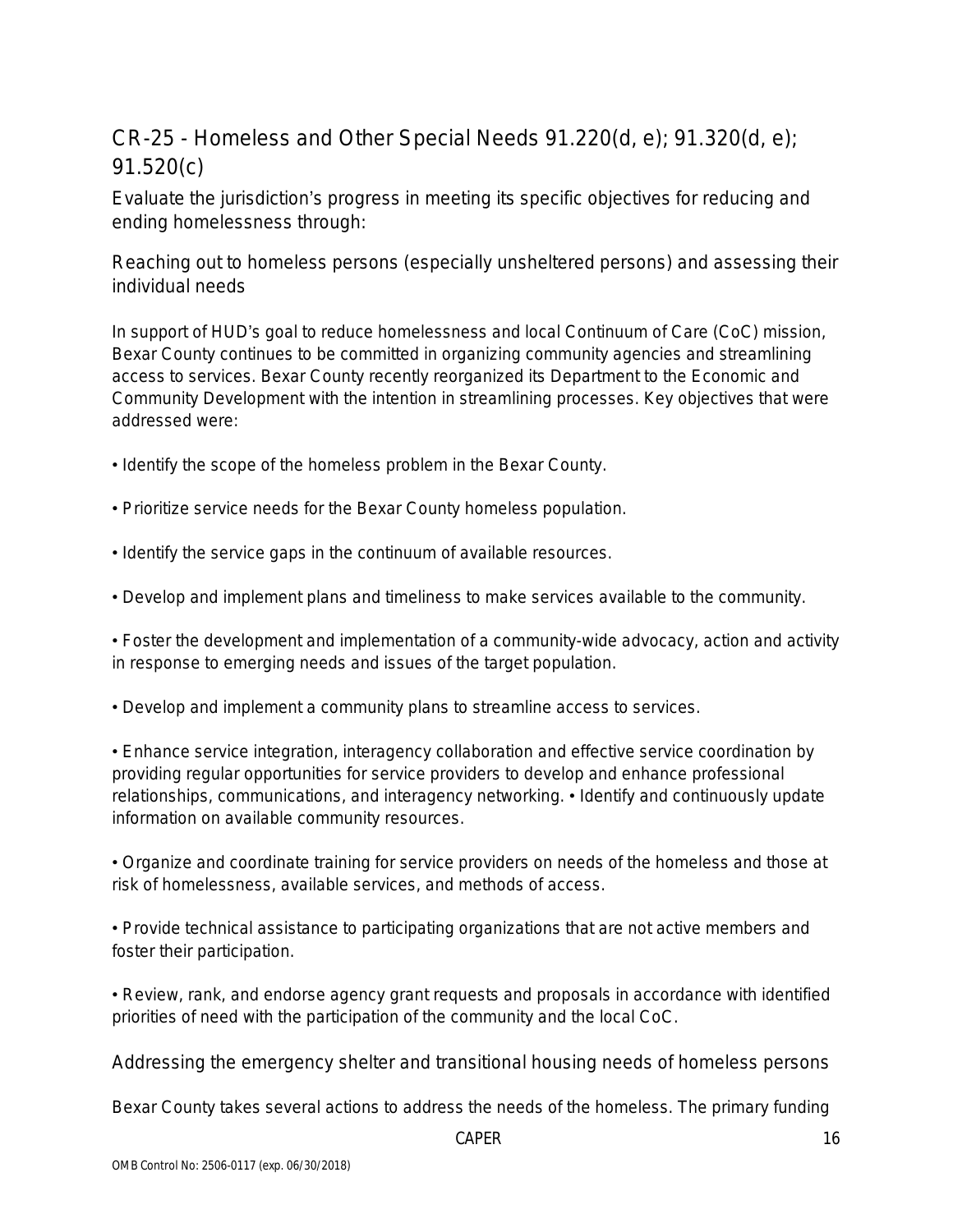sources are the federal Emergency Solutions Grant Program (ESG) which are administered by the Community Development Division. Our funding allocations for 2017-2018 accomplished five important objectives: Coordinated Access, Rapid Rehousing, Housing Prevention, Maximizing community resources. The Emergency Solutions Grant Program provides homeless persons with basic shelter and essential support services. It can assist with short-term homeless prevention assistance to persons at imminent risk of losing their housing due to eviction, foreclosure or utility shutoffs and rapid rehousing for those individuals who are homeless. ESG is a formula-based program that uses the CDBG formula as the basis for allocating funds to eligible jurisdictions. Bexar County collaborated, coordinated, and provided funding to Thrive and St. Vincent De Paul to utilize its remaining funding from 2016. It also just completed the formal contracted with SAMM for Rapid Rehousing and Prevention.

Helping low-income individuals and families avoid becoming homeless, especially extremely low-income individuals and families and those who are: likely to become homeless after being discharged from publicly funded institutions and systems of care (such as health care facilities, mental health facilities, foster care and other youth facilities, and corrections programs and institutions); and, receiving assistance from public or private agencies that address housing, health, social services, employment, education, or youth needs

Bexar County used funding from CDBG, HOME and ESG Funds to provide financial assistance to persons who are homeless or at risk of homelessness. The County also operates a HOME a robust Tenant Based Rental Assistance program and works with direct refers from its Jail Reentry Program to assist individuals who are homeless in effort to regain stabilization. Bexar County, Drug Courts and many community based organizations, such as Thrive and St. Vincent De Paul, help to identify and assist individuals at risk of homelessness gain stability and resources through public or private funds. CDBG funds supported community based organizations that provide rental assistance and essential services to the homelessness. Bexar County also sharpened its focus on homeless veterans by establishing a strong network of veteran-serving organizations who share information and referrals for assistance to homeless veterans. While Bexar County does not receive a direct HOPWA allocation from HUD.

Helping homeless persons (especially chronically homeless individuals and families, families with children, veterans and their families, and unaccompanied youth) make the transition to permanent housing and independent living, including shortening the period of time that individuals and families experience homelessness, facilitating access for homeless individuals and families to affordable housing units, and preventing individuals and families who were recently homeless from becoming homeless again

In addition to the efforts made by the Continuum of Care, Bexar County has facilitated funding to non-profit organizations and community based organizations that specialize in providing basic needs such as employment and training, senior services, transportation, daycare and afterschool programs. Bexar County combines its general funds and HUD funds to ensure that agencies such as San Antonio Food Bank, St. Vincent de Paul, Seton Home, Health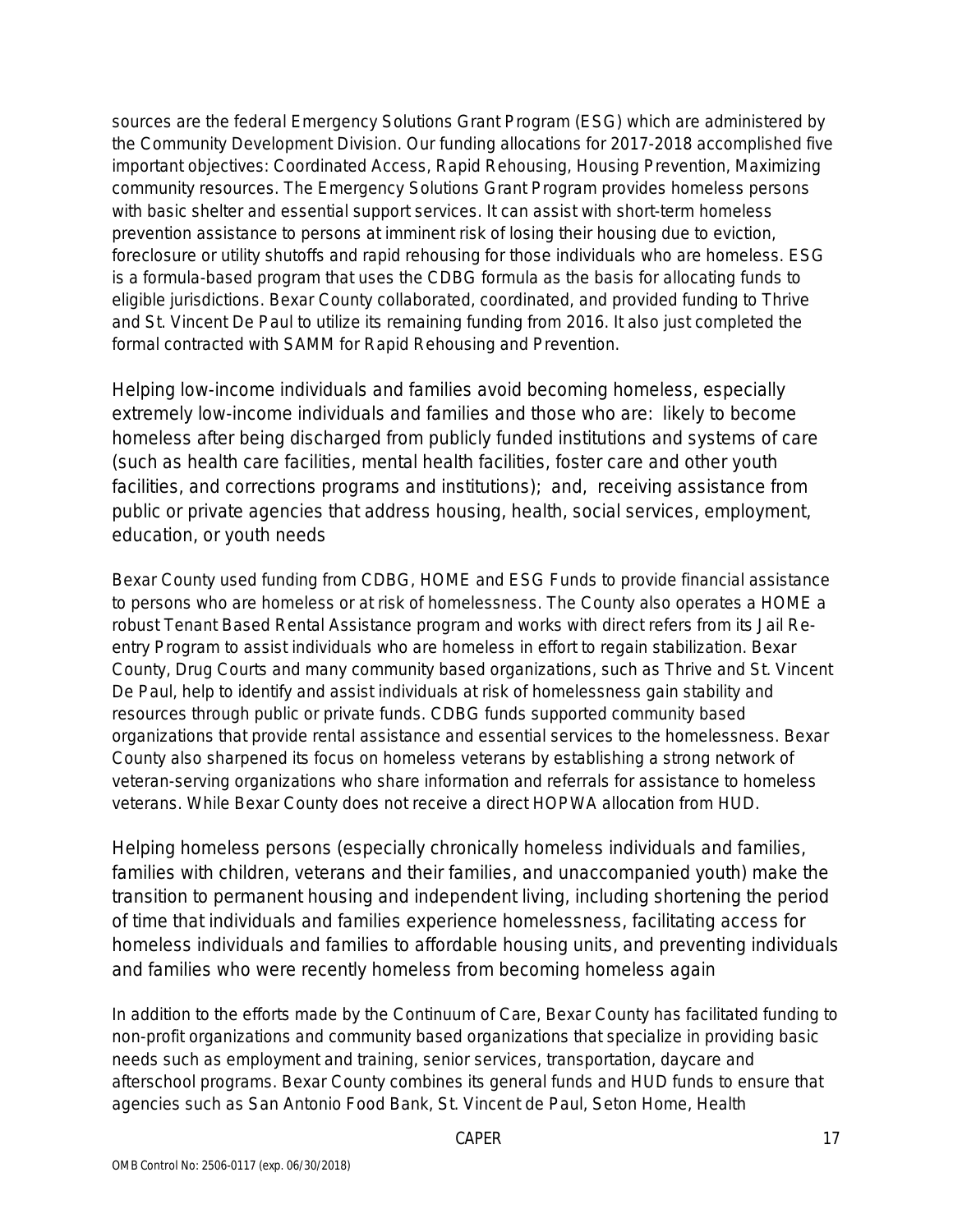Collaborative and Home Comforts have funding to meet the stabilization needs of its targeted populations. These populations include the mentally ill, children aging out of foster care, and those with disabilities. Bexar County allocated General funds totaling \$1,283,694 for Senior Services, Education Training, Case Management and Social Services.

Bexar County also utilized State funds in the amount of \$6.3 million dollars to provide utility assistance to low income households living at or below 150% of the Federal Poverty Level.

## CR-30 - Public Housing 91.220(h); 91.320(j)

Actions taken to address the needs of public housing

In 2017-2018, Bexar County continued to develop a strategy with the Housing Authority of Bexar County in order to help improve the County's partnership with the Housing Authority of Bexar County. The strategy involved facilitating the support for Housing Authority's Scattered Site Disposition Plan, Environmental Review, and Request for Release of Funds.

As a result, the Housing Authority of Bexar County was able to addressed (i.e., low liquidity ratio, inadequate financial reserves, limited capacity to cover debt obligations, etc.), problems related to physical unit inspections (i.e., building data errors, unit count errors, and other material errors), and eliminate previous PHAS issues disclosed in 2016 CAPER.

The County will continue to correspond with all interested parties (i.e., HABC, SAHA, HUD – Public and Indian Housing Department, etc.)

Actions taken to encourage public housing residents to become more involved in management and participate in homeownership

In 2017-2018, HABC encouraged home ownership and addressed housing needs by:

- Maximizing and maintaining lease-up rates in the Housing Choice Voucher (HCV) Program
- Educating families in their housing search by counseling and providing relevant information
- Offering programs and services, including: Special Purpose Vouchers, Project-Based Vouchers, HUD-VASH vouchers, etc.
- Pursuing alternative funding sources

In 2017-2018, Bexar County coordinated with the Housing Authority to support self-sufficiency programs focused at helping their residents improve their economic situation and quality of living with the TBRA program. The County continues to be a partner with the Housing Authority to continue to help build support as a partner as mentioned above. The County will continue to partner will ever possible to leverage resources.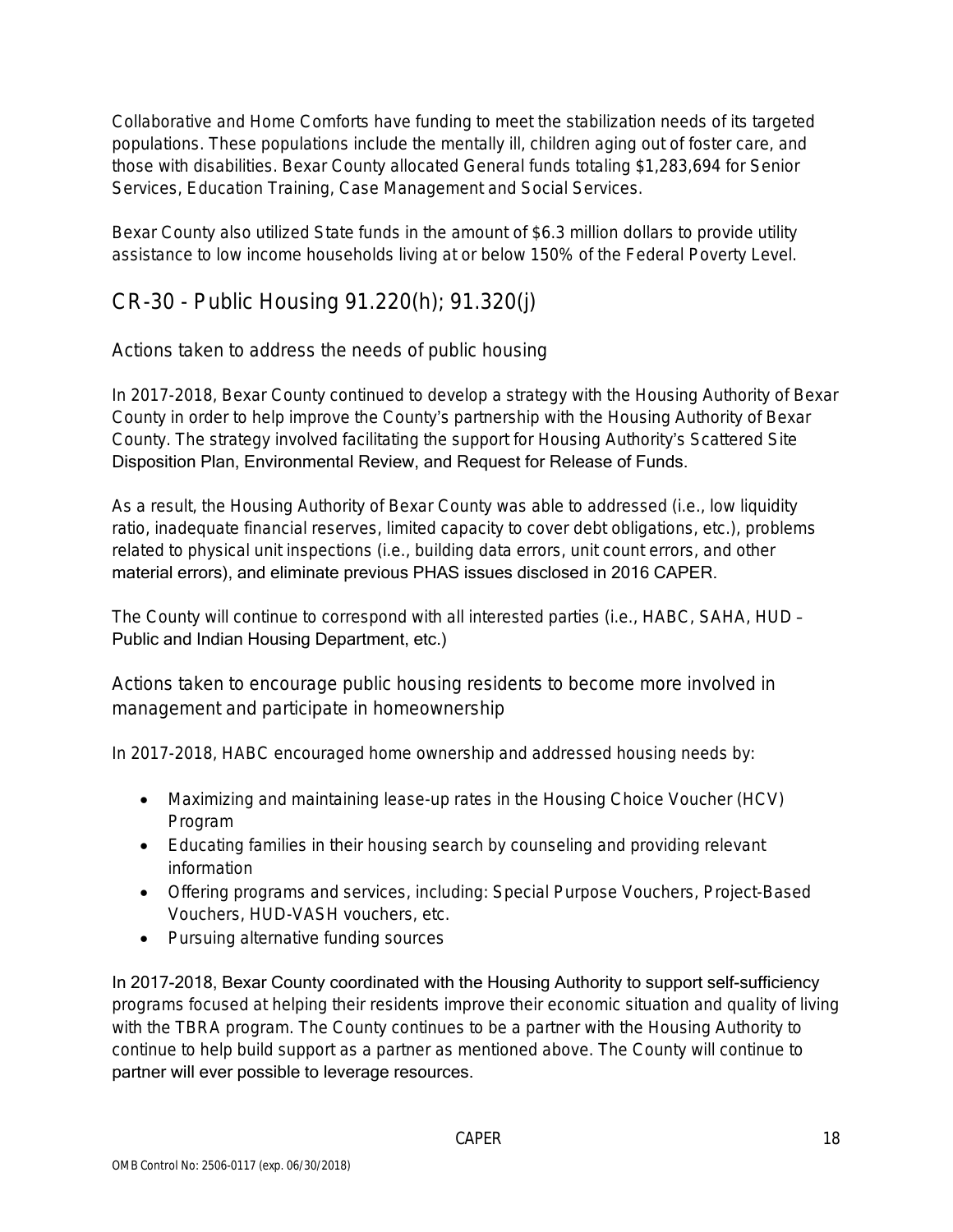Actions taken to provide assistance to troubled PHAs

HABC is no longer categorized as a "Troubled" Public Housing Authority. However, the County will continue to correspond with all interested parties (i.e., HABC, SAHA, Schertz Housing Authority, HUD – Public and Indian Housing Department, etc.) to provide assistance to the PHA.

### CR-35 - Other Actions 91.220(j)-(k); 91.320(i)-(j)

Actions taken to remove or ameliorate the negative effects of public policies that serve as barriers to affordable housing such as land use controls, tax policies affecting land, zoning ordinances, building codes, fees and charges, growth limitations, and policies affecting the return on residential investment. 91.220 (j); 91.320 (i)

Bexar County has instituted several economic development policies that specify incentives to persons or business entities that want to create affordable housing in targeted areas of Bexar County. These Bexar County programs include: housing bond programs, Tax Phase in policies for central city multi-family housing, and Tax Increment Reinvestment Zones. The County's Tax Increment Financing Reinvestment Zone program includes criteria that benefit areas that meet HUD's low to moderate income levels.

Also included in the ranking criteria are projects that are located in a participating city, projects that favorably impact housing, essential services, employment, financial resources and projects that support infrastructure and ADA/Universal Design.

Actions taken to address obstacles to meeting underserved needs. 91.220(k); 91.320(j)

### Reduction in Funds

Initially, Bexar County projected a reduction in local, state, and federal funds which would have significantly limited the resources necessary to meet the needs of low to moderate income individuals. Fortunately, the County's funding was not reduced. The County has, however, taken steps to leverage funds in an effort to mitigate the risk of future budget cuts.

### Affordable Housing

According to the U.S. Census in 2017, Texas was one of the top five states with the fastest growth rate of 1.6% in the United States.

As our population continues to grow, limited access to affordable housing continues to be an obstacle for low to moderate income individuals. For that reason, the County will continue to remove affordable housing barriers.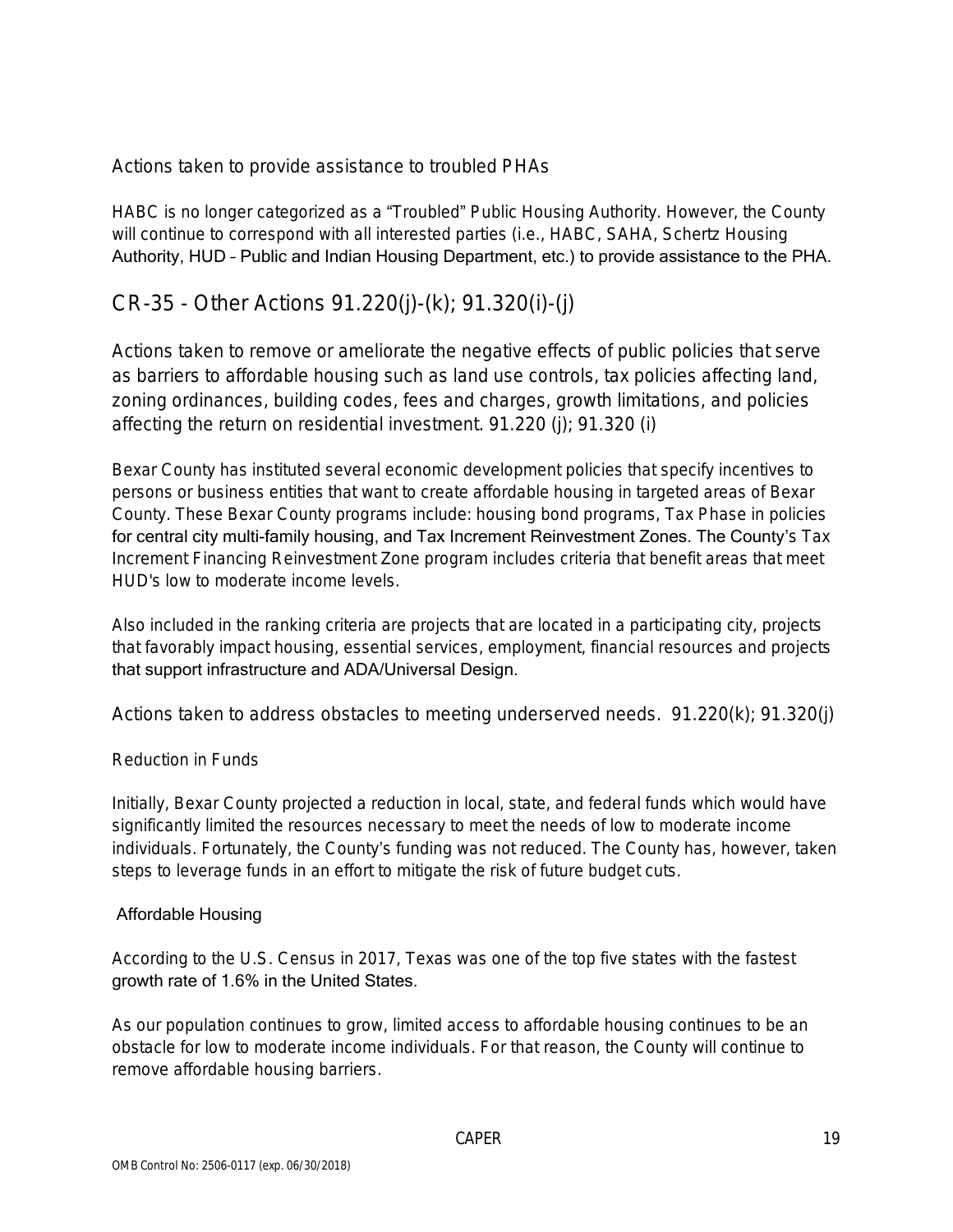In 2017-2018, for example, the county addressed the issue of insufficient affordable housing stock by funding the Habitat for Humanity – Lenwood Heights Project. The project is Phase 3 which involves the continuation of the design and construction of single-family units which will benefit 167 benefit low income households in Precinct 2. These units are scheduled to be completed in 2019.

The County also provides access to affordable housing through the Tenant Based Rental Assistance (TBRA) Program. The program, which assisted 15 households in 2017-2018. The program is designed to help income-eligible households with rental assistance for 12 months

Actions taken to reduce lead-based paint hazards. 91.220(k); 91.320(j)

In order to reduce and abate lead-based paint hazards, the County provided information and technical assistance to individuals enrolled in our Tenant Based Rental Assistance program. The County does not fund homes built prior to 1978.

Actions taken to reduce the number of poverty-level families. 91.220(k); 91.320(j)

Multiple Bexar County departments form strategies and alliances that have the cumulative effect of mitigating barriers to achieving a financially secure lifestyle for all Bexar County residents, especially targeted populations including low to moderate income persons, the disabled, the elderly, the mentally ill, the homeless and youth who are aging out of foster care. Adoption of a living wage policy, formation and participation in Tax Increment Re-investment zones, Tax Abatement policies that award points for targeted development and employment opportunities, directing the efforts of Texas Department of Transportation to establish new roads and oversight of the Workforce Solutions Alamo Board are some of the examples of the County's efforts to improve the financial circumstances of all persons who live in Bexar County.

Actions taken to develop institutional structure. 91.220(k); 91.320(j)

The County continued its participation and coordination with municipalities, federal, state, and local agencies - as well as with the private and non-profit sectors, to serve the needs of LMI individuals and families in the County.

Technical assistance was provided to social service and housing providers to assist them in attaining their goals, particularly when they overlap with those of the City.

Actions taken to enhance coordination between public and private housing and social service agencies. 91.220(k); 91.320(j)

The County completed an Analysis of Impediments (AI) during the development of the Consolidated Plan in 2016. The analysis included a review of barriers to fair housing choice. The Analysis of Impediments identifies several areas where potential impediments to fair housing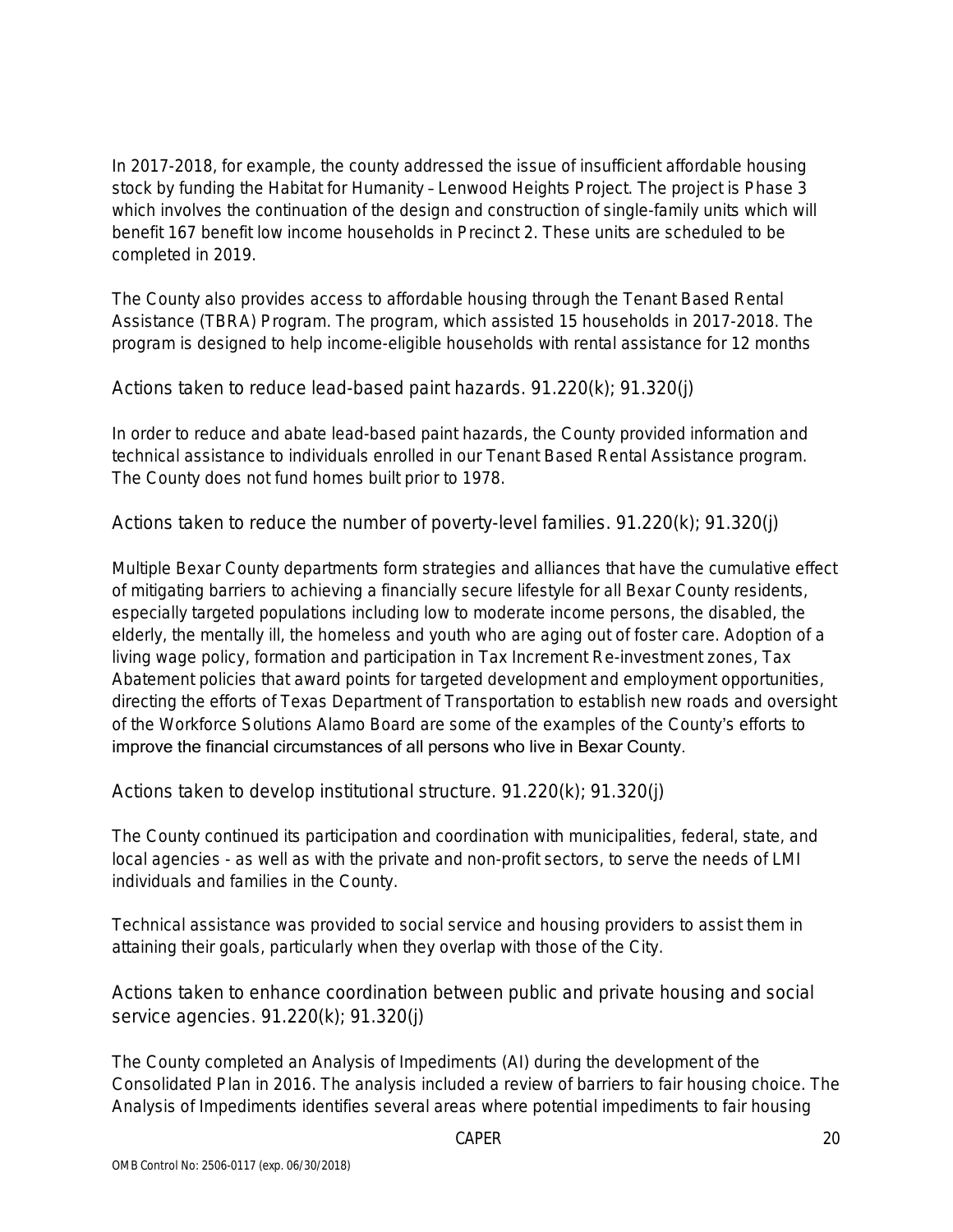### may exist. The AI report provides a summary of those impediments which included:

- 1. Insufficient enforcement of fair housing laws and regulations;
- 2. Access to Affordable Housing;
- 3. Insufficient Infrastructure (e.g. Road Imp., Water, Sewer, ADA Accommodations);
- 4. Limited Public Transportation in rural areas;
- 5. Limited Employment Opportunities;
- 6. Language Barriers; and
- 7. Access to Internet

During the 2016-2017 program years, staff continued implementing recommendations from the AI to overcome the effects of the identified impediments. Grant programs directly further fair housing by making funds available to low-moderate income persons through all grant programs. Aspects of these programs are designed to increase housing opportunities for low income persons.

Identify actions taken to overcome the effects of any impediments identified in the jurisdictions analysis of impediments to fair housing choice. 91.520(a)

During this program year, the programs were implemented to assist in overcoming the affordability barriers facing low-income residents. In addition, through the planning and development processes, the Economic & Community Development Department continued to advocate a balance of new housing types. Results can be seen in an increase of new housing developments that include town homes, small lot developments, Tenant Based Rental Assistance, etc. The County also provides fair housing information to program participants, public service agencies, and any interested individuals or groups. Additional actions include: promotion of home ownership programs through Habitat for Humanity, referrals to Housing Authorities, realtors etc. In support of its efforts to affirmatively further Fair Housing Choice, the Community Development Section acts as a resource for fair housing complaints. This year staff has received zero (0) fair housing complaints. A special file was created to document all efforts to outreach minorities and affirmatively further Fair Housing Choice. In addition, the County continues to remain active in attending related training. Concepts learned in training and interactions with the community contribute to a successful move toward affirmatively furthering Fair Housing.

## CR-40 - Monitoring 91.220 and 91.230

Describe the standards and procedures used to monitor activities carried out in furtherance of the plan and used to ensure long-term compliance with requirements of the programs involved, including minority business outreach and the comprehensive planning requirements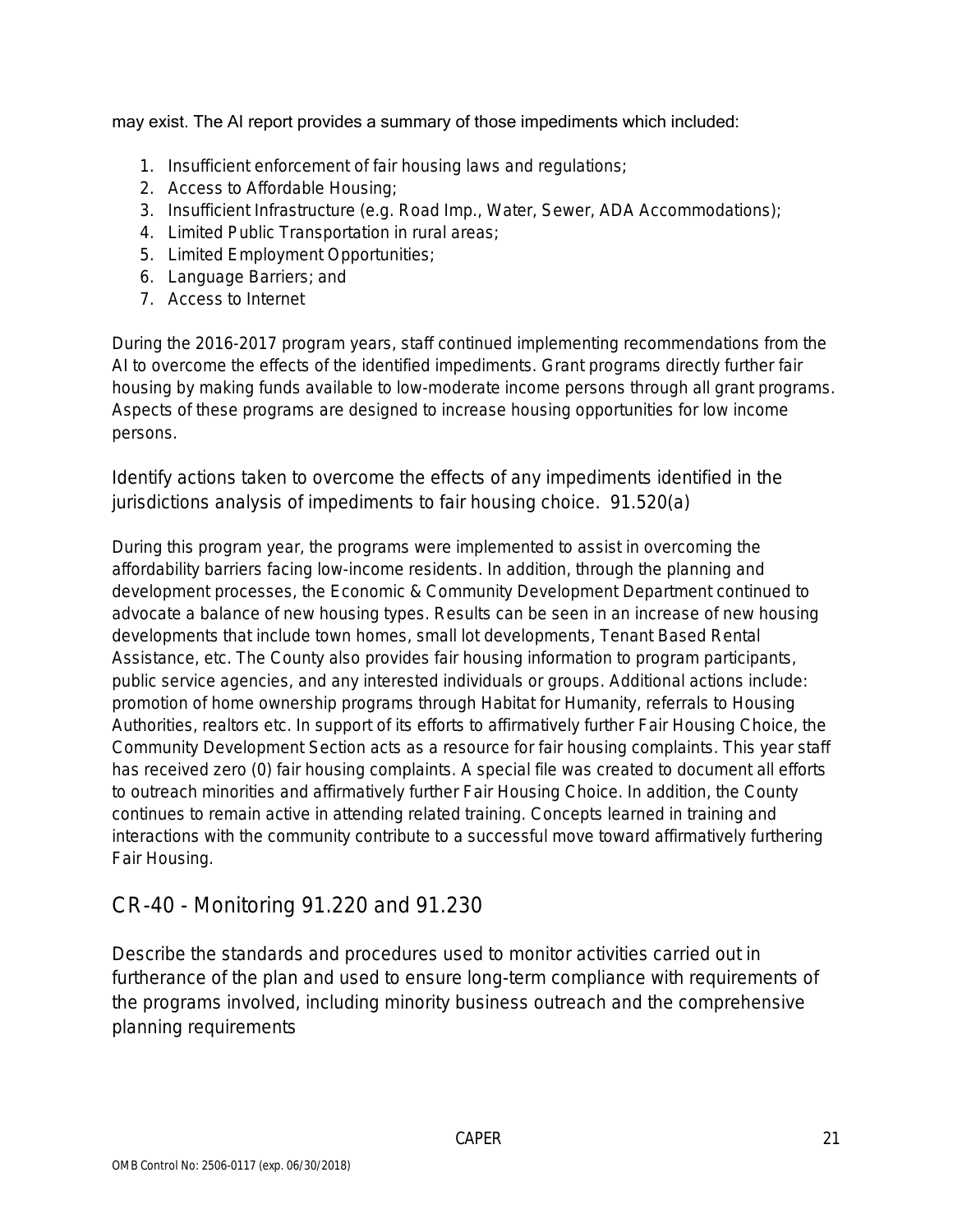The goal of the Bexar County's monitoring process is to assess subrecipient/contractor performance for all CPD-funded activities in the areas of program, financial and administrative compliance with applicable federal, state and municipal regulations and current program guidelines. Bexar County's monitoring plan consists of monitoring of active contracts and longterm monitoring for completed projects.

Standards for Minority Business Outreach

Bexar County has developed policies to ensure small, minority, and women-owned businesses a fair opportunity to compete for County contracts. HUD's Federal Labor Standards Provisions (HUD - 4010) and 24 CFR Part 35 Section 3 requirements are also incorporated into and made a part of the terms and conditions of contracts. The County monitors these activities through HUD Forms 4710 and 2516.

Compliance and Monitoring 91.220 and 91.230

Bexar County has developed policies to ensure small, minority, and women-owned businesses a fair opportunity to compete for County contracts. HUD's Federal Labor Standards Provisions (HUD - 4010) and 24 CFR Part 35 Section 3 requirements are also incorporated into and made a part of the terms and conditions of contracts. The County monitors these activities through HUD Forms 4710 and 2516.

Citizen Participation Plan 91.105(d); 91.115(d)

Describe the efforts to provide citizens with reasonable notice and an opportunity to comment on performance reports.

Bexar County continues to follow the public participation plan established for all grant-funded activities. A bilingual (i.e., English and Spanish) notice was published announcing the availability of the 2017 CAPER for public examination and citizen comment. The public review period began December 5, 2018 and ran through December 20, 2018. The CAPER document was available on the County's website. The report was also sent to all grant-funded agencies for comment. Zero (0) comments have been received during the public comment period. Special accommodations (i.e., braille and audio services) were made for individuals with disabilities.

## CR-45 - CDBG 91.520(c)

Specify the nature of, and reasons for, any changes in the jurisdiction's program objectives and indications of how the jurisdiction would change its programs as a result of its experiences.

Bexar County has not changed the objectives of its CDBG program and continues to strategically use CDBG funds to maximize leverage for infrastructure and public facility improvements and public services activities. There is a continuous need for CDBG funds to fulfill objectives in all the above categories thus limited resources available to meet all needs.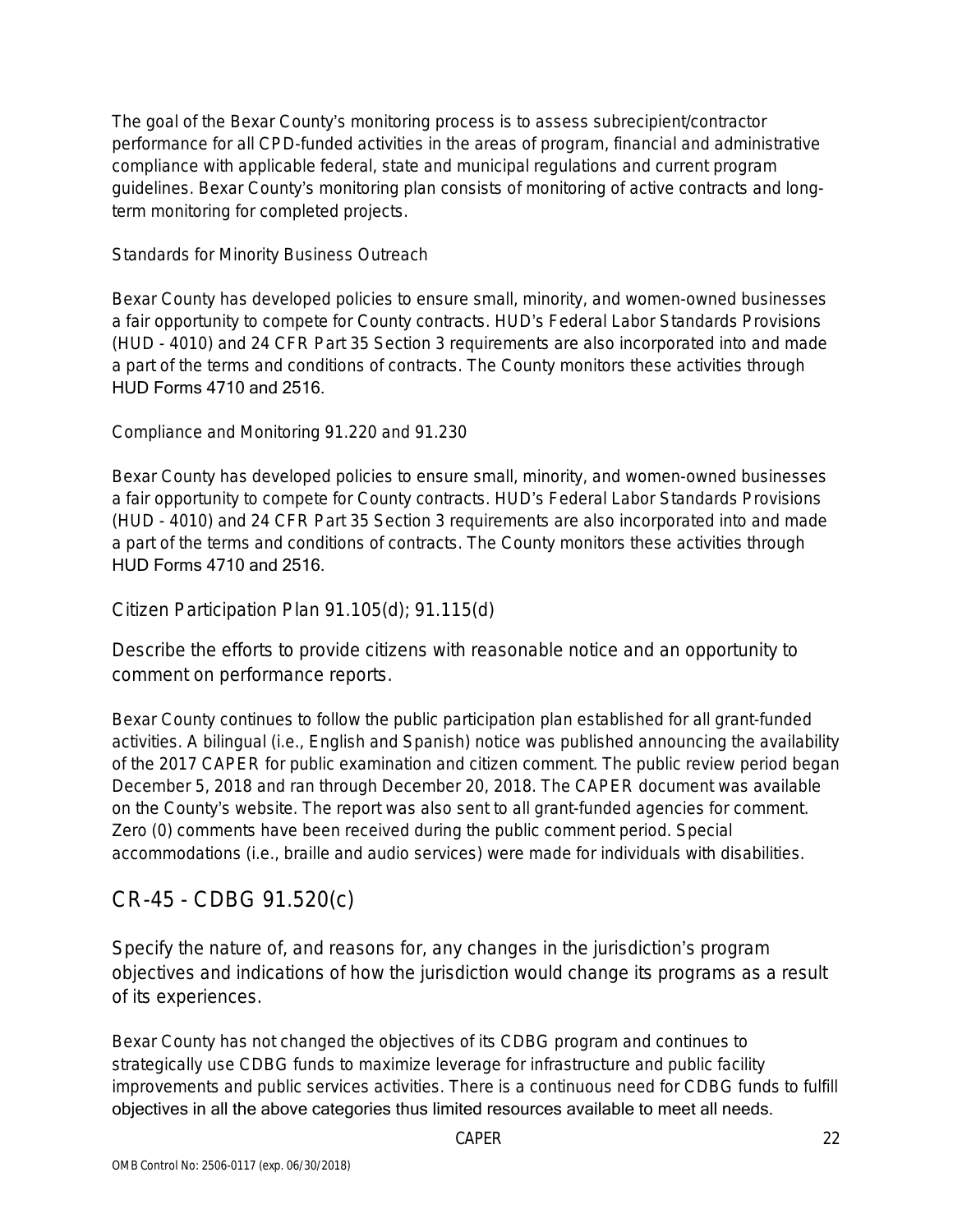Bexar County has continued to pursue potential resources identified in the Consolidated Plan and worked with its partner agencies and participating cities to leverage funds for construction, public service programs and community development activities directed toward revitalizing neighborhoods and economic development.

Bexar County CDH staff continued to improve its standard practices. In 2017, Paper and digital filing systems were improved and implemented for consistency and accuracy and to decrease paper files and the need for expensive storage. To add to the division efficiencies in 2016, Bexar County staff moved to a online application process implemented streamlined flowcharts, RACI matrixes, application process and moved to online application system.

Does this Jurisdiction have any open Brownfields Economic Development Initiative (BEDI) grants?

No

[BEDI grantees] Describe accomplishments and program outcomes during the last year.

## CR-50 - HOME 91.520(d)

Include the results of on-site inspections of affordable rental housing assisted under the program to determine compliance with housing codes and other applicable regulations

Please list those projects that should have been inspected on-site this program year based upon the schedule in §92.504(d). Indicate which of these were inspected and a summary of issues that were detected during the inspection. For those that were not inspected, please indicate the reason and how you will remedy the situation.

Bexar County regularly monitors HOME assisted properties annually for property containing 10 or more HOME units and at least once every 3 years on all other properties during the period of affordability on all rental properties to confirm that residents qualify for HOME designated units and that borrowers comply with regulatory requirements that are included in the funding contracts. Bexar County has a total of fifteen (15) apartment complexes which include: Converse Town Square, Accessible Space, Oak Forest, Casitas De Merced, SAMM Housing, La Paloma De La Paz, Town Square, FairWeather Lodge, Wagon's Crossing, San Antonio Metropolitan Ministries, Marshall Meadows, Seton Home, Costa Almadena, Casitas De Villa Corona, Costa Mirabella, Methodist Mission Home, Montabella Pointe, Terrace at Haven, Guild Park, West Avenue, and Eagle's Rest containing a total of sixty -nine (69) HOME units. Bexar County will continue to monitor projects until conclusion of the period of affordability.

Bexar County also requires that Housing Management Properties submit Quarterly Performance Reports throughout the period of affordability to ensure ongoing compliance. The Quarterly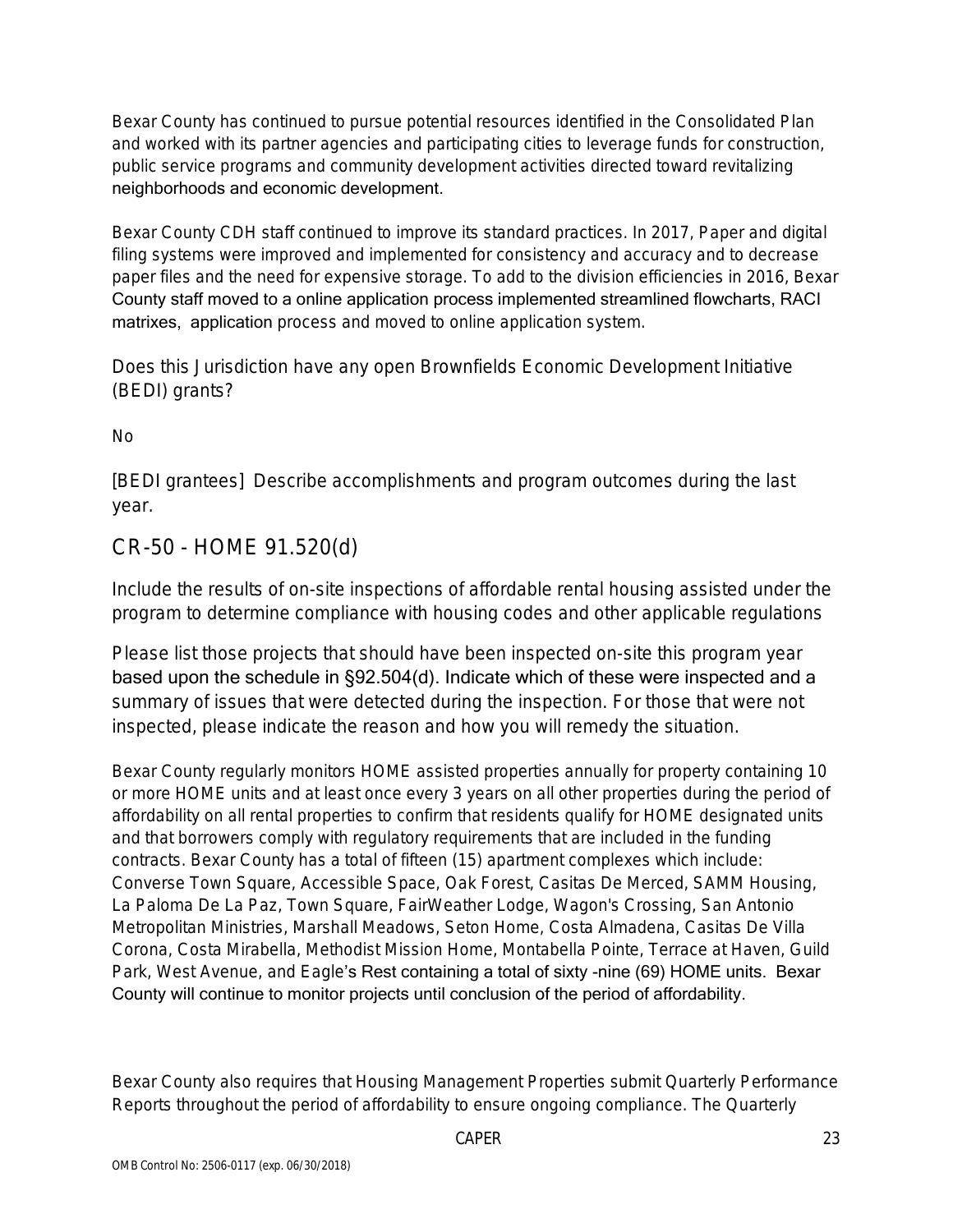Performance Reports included a listing of current tenants occupying HOME-assisted units, household annual income, source of income, household size, ethnicity, household type, number of bedrooms, current rent amount and affordable income designation. All complete rental assistance home units were occupied at completion of project.

In 2017, Bexar County ensured compliance with regulations pertaining to HOME assisted properties by Regularly Monitoring Quarterly Performance Reports for the County's HOME assisted properties and Conducting On-Site Visits. To increase operational efficiency, the County developed a risk assessment tool to determine if a property must under a monitoring prior to the required every 3 year The tool evaluates factors such as the age of the property, number of units, date of last inspection, the result of quarterly reports, # of property complaints, and frequent changes in management.

In compliance with the HOME Annual Inspection requirement, Bexar County also contracted with the Housing Authority of Bexar County to conduct Housing Quality Standard (HQS) Inspections for its HOME Tenant Based Rental Assistance (TBRA) Program. On-site inspections were completed at the following properties: Ivy Apartments, Uptopia Place Apartments, Hidden Village, The Landing Apartments, Montabella Pointe Apartments, Axio Apartments, Water Meadow, Village Rodriguez, Rosemont at Palo Alto Apartments, Westwood Plaza, Hidden Village, Winston Square Apartments, Banyan Tree Apartments, and various Private Landlords. The TBRA program only assists clients for 12 months, so no additional follow up inspections were provided. Attached will be provided in Exhibits.

Provide an assessment of the jurisdiction's affirmative marketing actions for HOME units. 92.351(b)

Bexar County makes housing options available to all qualified individuals regardless of race, color, religion, sex, familial status, disability, national origin, sexual orientation or gender identity. For all multi-family rental projects, Bexar County strictly enforces affirmative marketing and Equal Housing Opportunity practices. Each funded agency is required to report the status of their affirmative marking practices annually. Compliance measures include advertising in both English and Spanish, displaying the Equal Housing Opportunity logo prominently in locations that are visible by ingress and egress to the property. Finally, annual audits are performed for HOME-funded rental housing projects, and include checking records of advertisement, websites, tenant applications and notifications.

Refer to IDIS reports to describe the amount and use of program income for projects, including the number of projects and owner and tenant characteristics

Bexar County does not have program income.

Describe other actions taken to foster and maintain affordable housing. 91.220(k) (STATES ONLY: Including the coordination of LIHTC with the development of affordable housing). 91.320(j)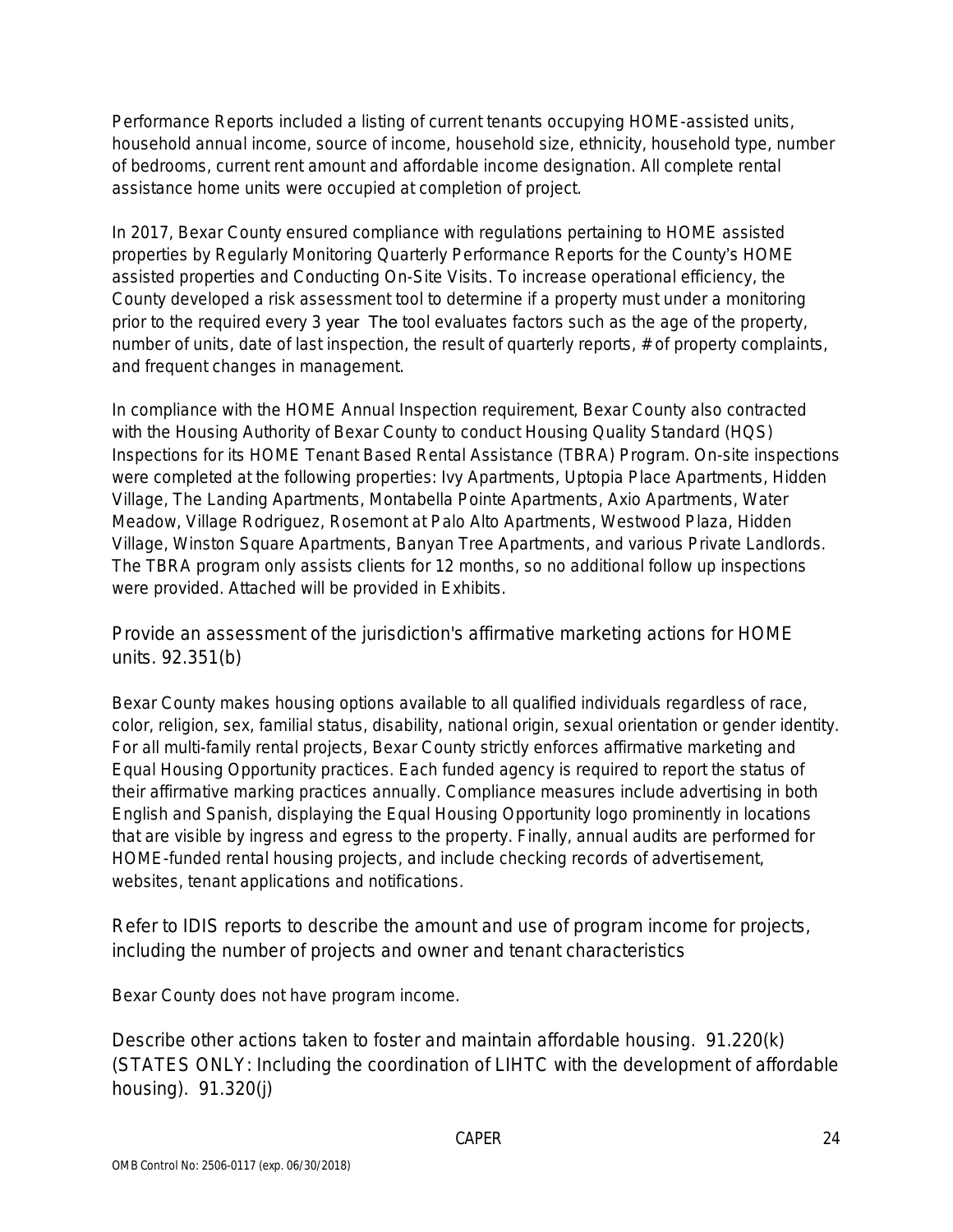Bexar County analyzed its recently completed 2016-2020 Consolidated Plan and determined the need to expand affordable housing. Based upon the results of the plan, the County determined that residents of Bexar County lacked affordable housing. Bexar County also initiated conversations with affordable housing providers to identify affordable housing project opportunities.

### Worse Case

The County addresses worse case needs by providing direct and indirect assistance to at risk clients. The County has developed a Assessment Tool to screen clients, evaluate their needs and provide assistance. The County has fostered a synergistic relationship with the Continuum of Care (CoC) and refers program ineligible clients to the appropriate partnering agencies.

CR-65 - Persons Assisted (Information is intentially left blank)

Information uploaded by E-Snaps Data (Attachment)

### 4. Persons Served

4a. Complete for Homelessness Prevention Activities

| Number of Persons in     | Total |
|--------------------------|-------|
| Households               |       |
| Adults                   |       |
| Children                 |       |
| Don't Know/Refused/Other |       |
| Missing Information      |       |
| Гоtal                    |       |

Table 16 – Household Information for Homeless Prevention Activities

### 4b. Complete for Rapid Re-Housing Activities

| Number of Persons in     | Total |
|--------------------------|-------|
| Households               |       |
| Adults                   |       |
| Children                 |       |
| Don't Know/Refused/Other |       |
| Missing Information      |       |
| ั∩†ล                     |       |

Table 17 – Household Information for Rapid Re-Housing Activities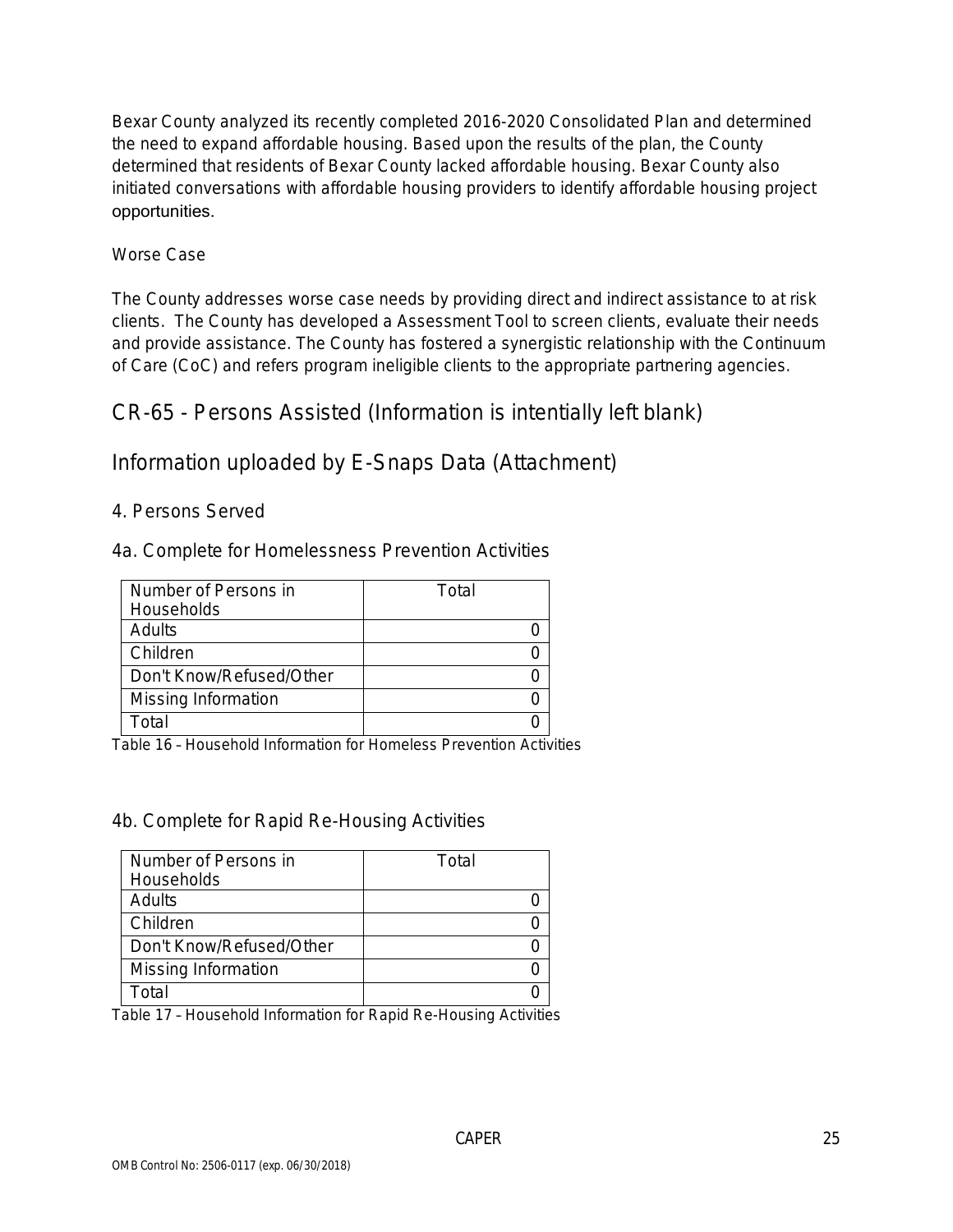4c. Complete for Shelter (Bexar County did not allocate funds to Shelter)

| Number of Persons in     | Total |
|--------------------------|-------|
| Households               |       |
| Adults                   |       |
| Children                 |       |
| Don't Know/Refused/Other |       |
| Missing Information      |       |
| ั∩†al                    |       |

Table 18 – Shelter Information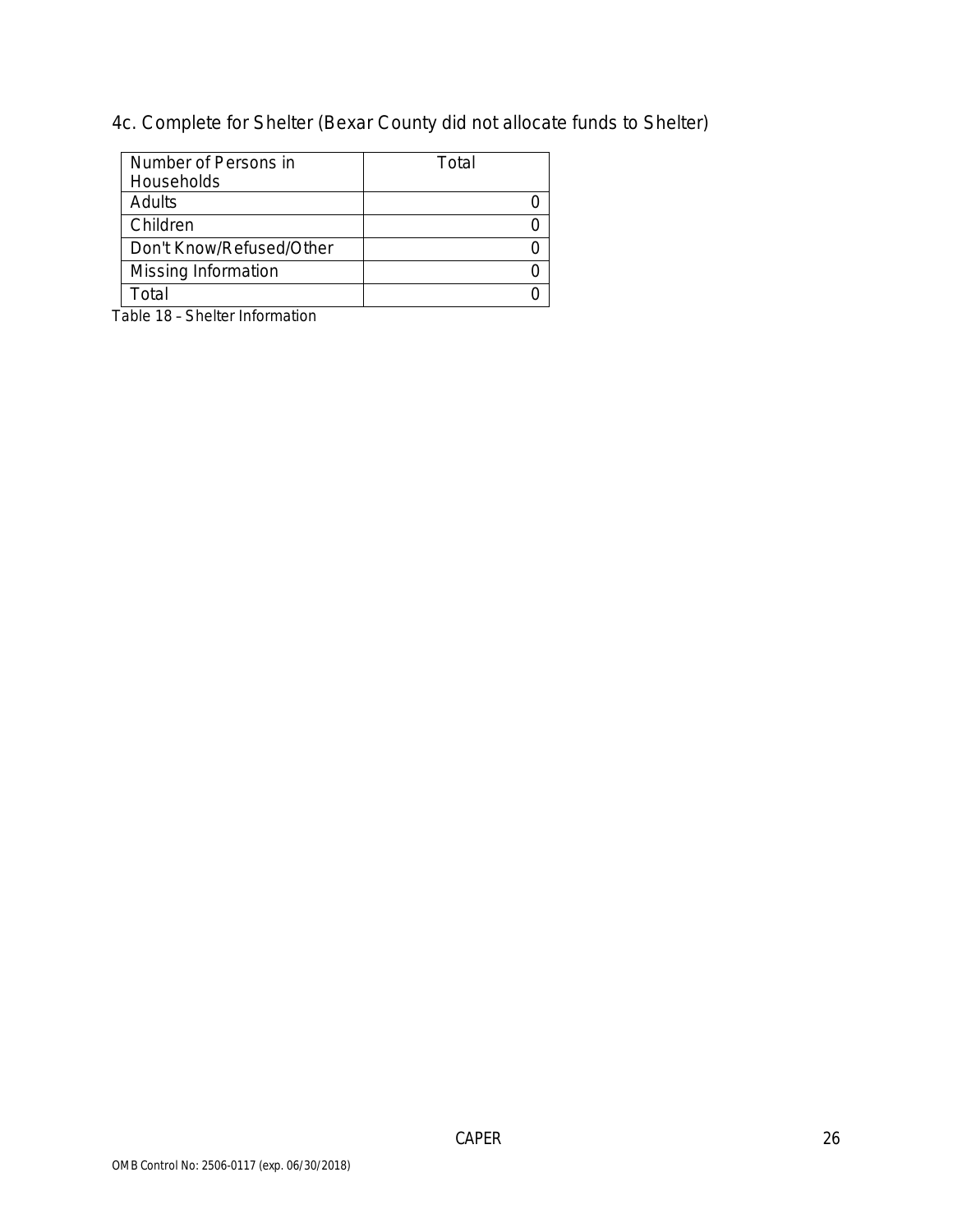4d. Street Outreach (Bexar County did not allocate funds to Outreach)

| Number of Persons in     | Total |
|--------------------------|-------|
| Households               |       |
| Adults                   |       |
| Children                 |       |
| Don't Know/Refused/Other |       |
| Missing Information      |       |
| ั∩†ลI                    |       |

Table 19 – Household Information for Street Outreach

#### 4e. Totals for all Persons Served with ESG

| Number of Persons in     | Total |
|--------------------------|-------|
| Households               |       |
| Adults                   |       |
| Children                 |       |
| Don't Know/Refused/Other |       |
| Missing Information      |       |
| ั∩tal                    |       |

Table 20 – Household Information for Persons Served with ESG

### 5. Gender—Complete for All Activities

|                          | Total |
|--------------------------|-------|
| Male                     |       |
| Female                   |       |
| Transgender              |       |
| Don't Know/Refused/Other |       |
| Missing Information      |       |
| Total                    |       |

Table 21 – Gender Information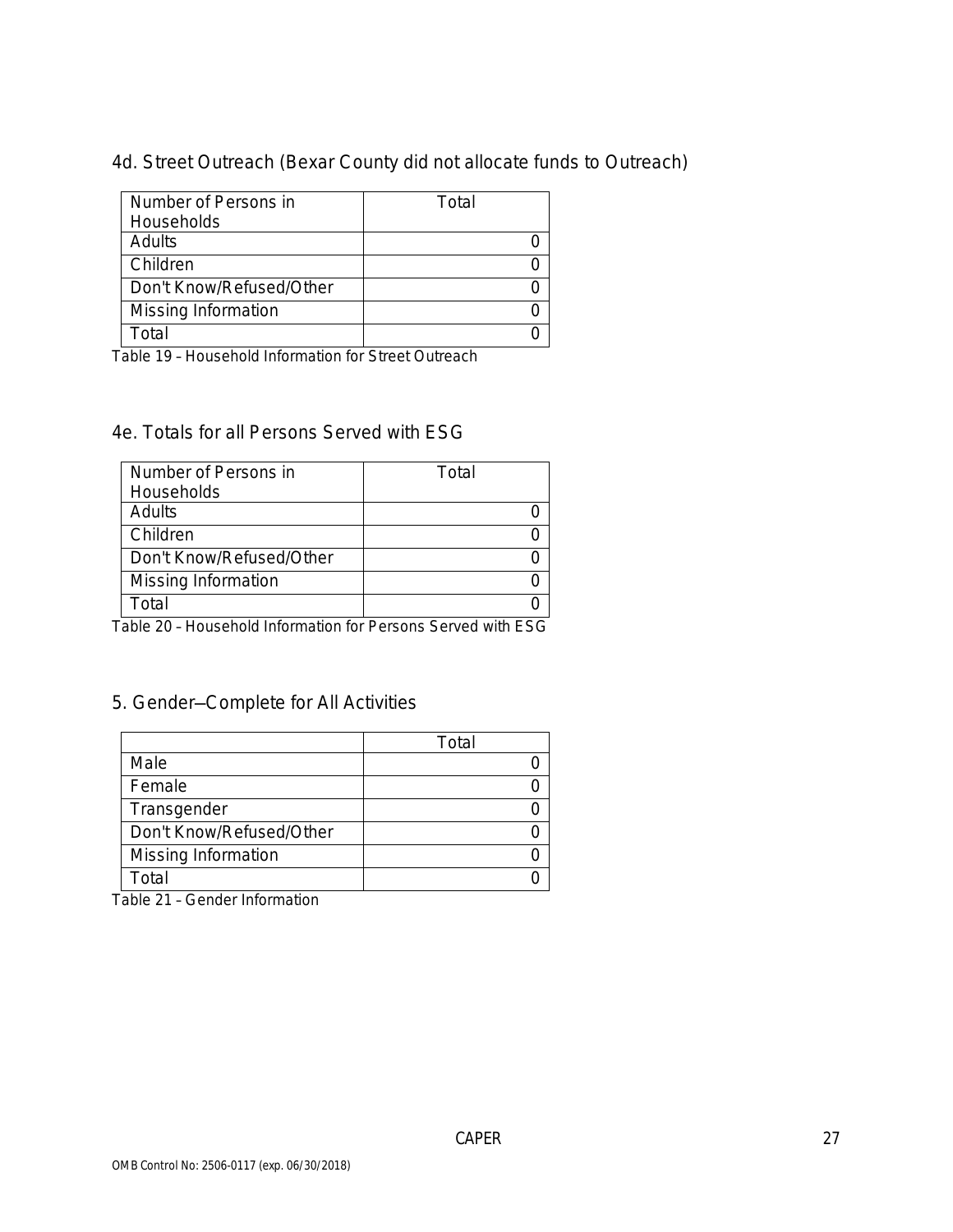## 6. Age—Complete for All Activities

|                          | Total |
|--------------------------|-------|
| Under 18                 |       |
| 18-24                    |       |
| 25 and over              |       |
| Don't Know/Refused/Other |       |
| Missing Information      |       |
| Total                    |       |

Table 22 – Age Information

# 7. Special Populations Served—Complete for All Activities

| Subpopulation              | Total          | Total          | Total          | Total           |
|----------------------------|----------------|----------------|----------------|-----------------|
|                            |                | Persons        | Persons        | Persons         |
|                            |                | Served-        | Served-        | Served in       |
|                            |                | Prevention     | <b>RRH</b>     | Emergency       |
|                            |                |                |                | <b>Shelters</b> |
| Veterans                   | $\overline{0}$ | $\overline{0}$ | $\overline{0}$ | 0               |
| <b>Victims of Domestic</b> |                |                |                |                 |
| Violence                   | $\overline{0}$ | $\overline{0}$ | $\mathbf 0$    | 0               |
| Elderly                    | $\overline{0}$ | 0              | $\overline{0}$ | 0               |
| <b>HIV/AIDS</b>            | $\overline{0}$ | $\overline{0}$ | $\overline{0}$ | $\Omega$        |
| Chronically                |                |                |                |                 |
| Homeless                   | $\overline{0}$ | $\overline{0}$ | $\overline{0}$ | 0               |
| Persons with Disabilities: |                |                |                |                 |
| <b>Severely Mentally</b>   |                |                |                |                 |
| III                        | $\overline{0}$ | $\overline{0}$ | 0              | $\Omega$        |
| Chronic                    |                |                |                |                 |
| Substance Abuse            | $\overline{0}$ | $\overline{0}$ | $\overline{0}$ | 0               |
| Other Disability           | $\overline{0}$ | $\overline{0}$ | $\overline{0}$ | $\Omega$        |
| Total                      |                |                |                |                 |
| (Unduplicated if           |                |                |                |                 |
| possible)                  | $\overline{0}$ | 0              | 0              | 0               |

Number of Persons in Households

Table 23 – Special Population Served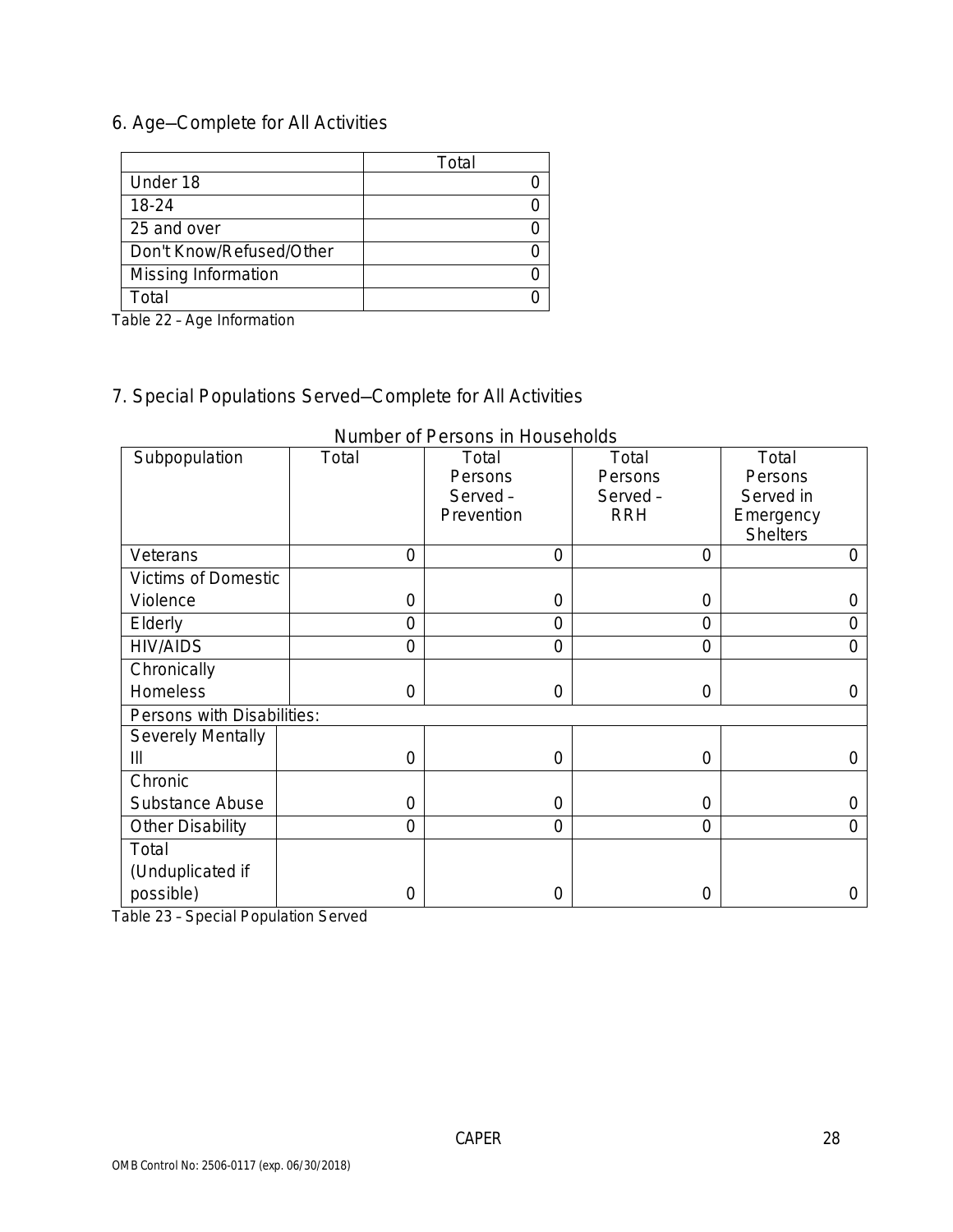## CR-70 – ESG 91.520(g) - Assistance Provided and Outcomes

10. Shelter Utilization

| Number of New Units - Rehabbed       |                  |
|--------------------------------------|------------------|
| Number of New Units - Conversion     |                  |
| Total Number of bed-nights available |                  |
| Total Number of bed-nights provided  |                  |
| Capacity Utilization                 | $0.00\%$         |
| $T_2$ hlo $24$                       | Sholtor Canacity |

Table 24 – Shelter Capacity

11. Project Outcomes Data measured under the performance standards developed in consultation with the CoC(s)

Bexar County entered into contract with one ESG Subrecipient in 2017, San Antonio Metropolitan Mininstries, Inc. for Rapid Rehousing and Homeless Prevention. With the assistance from the local CoC the County has continued to develop the County's ESG program and adopted the Continuum of Care (CoC) Written Stardards. Bexar County did not allocation any funds to shelter activities in 2017.

As part Subrecipients contractual obligation, the agency's are required to enter all ESG data into the HMIS and comply with all ESG requirements. Bexar County will complete an annual on-site monitoring visit to ensure that are agency's meet performance standards as outlined in contract. Bexar County reviews invoices submitted, all supporting documentation to include HMIS reports, performance reports and vertification of eligibility documents. Bexar County has attached its performance standards for your reference.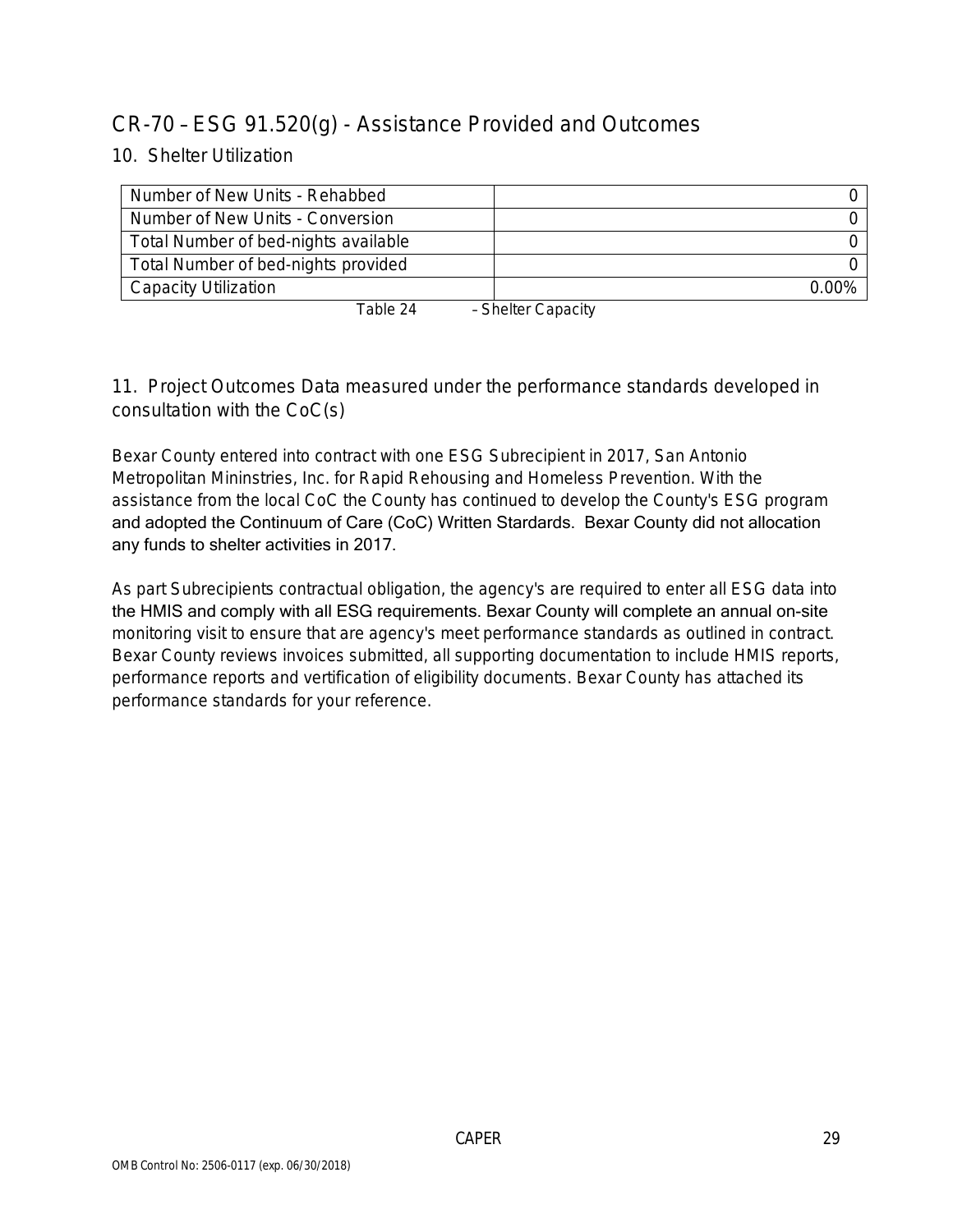# CR-75 – Expenditures

### 11. Expenditures

### 11a. ESG Expenditures for Homelessness Prevention

|                                             | Dollar Amount of Expenditures in Program Year |        |      |
|---------------------------------------------|-----------------------------------------------|--------|------|
|                                             | 2015                                          | 2016   | 2017 |
| <b>Expenditures for Rental Assistance</b>   | 3,915                                         | 40,746 |      |
| Expenditures for Housing Relocation and     |                                               |        |      |
| <b>Stabilization Services - Financial</b>   |                                               |        |      |
| Assistance                                  |                                               |        |      |
| Expenditures for Housing Relocation &       |                                               |        |      |
| <b>Stabilization Services - Services</b>    |                                               | 0      |      |
| <b>Expenditures for Homeless Prevention</b> |                                               |        |      |
| under Emergency Shelter Grants Program      |                                               |        |      |
| <b>Subtotal Homelessness Prevention</b>     | 3,915                                         | 40,746 |      |

Table 25 – ESG Expenditures for Homelessness Prevention

### 11b. ESG Expenditures for Rapid Re-Housing

|                                             | Dollar Amount of Expenditures in Program Year |        |      |
|---------------------------------------------|-----------------------------------------------|--------|------|
|                                             | 2015                                          | 2016   | 2017 |
| <b>Expenditures for Rental Assistance</b>   | 20,136                                        | 36,043 |      |
| Expenditures for Housing Relocation and     |                                               |        |      |
| <b>Stabilization Services - Financial</b>   |                                               |        |      |
| Assistance                                  |                                               |        |      |
| Expenditures for Housing Relocation &       |                                               |        |      |
| <b>Stabilization Services - Services</b>    |                                               | ( )    |      |
| <b>Expenditures for Homeless Assistance</b> |                                               |        |      |
| under Emergency Shelter Grants Program      |                                               |        |      |
| Subtotal Rapid Re-Housing                   | 20,136                                        | 36,043 |      |

Table 26 – ESG Expenditures for Rapid Re-Housing

### 11c. ESG Expenditures for Emergency Shelter

|                           | Dollar Amount of Expenditures in Program Year |  |  |
|---------------------------|-----------------------------------------------|--|--|
|                           | 2015<br>2016<br>2017                          |  |  |
| <b>Essential Services</b> |                                               |  |  |
| <b>Operations</b>         |                                               |  |  |
| Renovation                |                                               |  |  |
| Major Rehab               |                                               |  |  |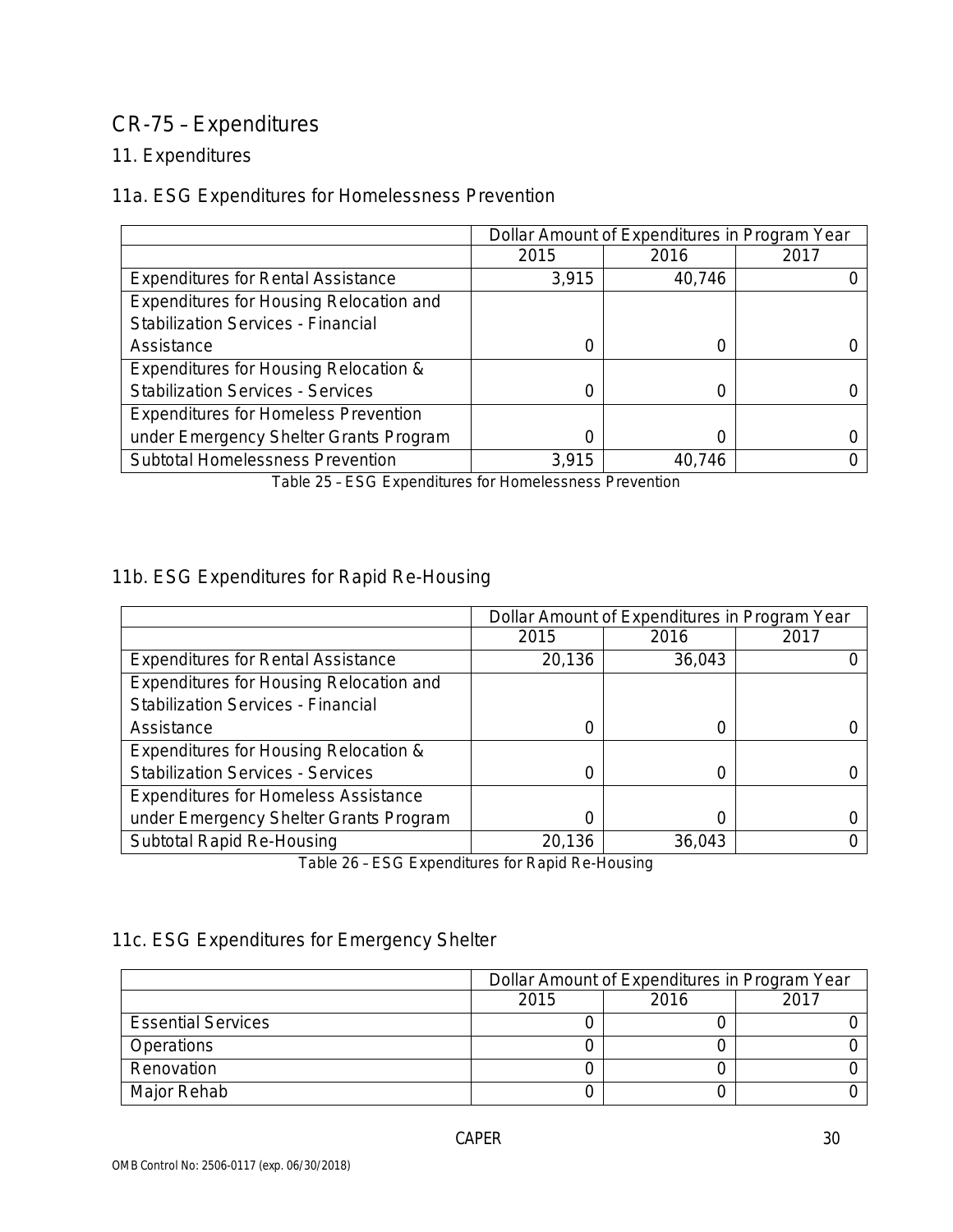| $\sim$ $\sim$ $\sim$ $\sim$<br>$\sim$<br>$\sim$ |  |  |
|-------------------------------------------------|--|--|
| $\overline{\phantom{0}}$<br>.                   |  |  |

Table 27 – ESG Expenditures for Emergency Shelter

### 11d. Other Grant Expenditures

|                        | Dollar Amount of Expenditures in Program Year |       |      |
|------------------------|-----------------------------------------------|-------|------|
|                        | 2015                                          | 2016  | 2017 |
| <b>Street Outreach</b> |                                               |       |      |
| <b>HMIS</b>            |                                               |       |      |
| Administration         |                                               | 8.078 |      |

Table 28 - Other Grant Expenditures

### 11e. Total ESG Grant Funds

| <b>Total ESG Funds</b><br>Expended | 2015   | 2016   | -2017 |
|------------------------------------|--------|--------|-------|
|                                    | 24,051 | 84,867 |       |

Table 29 - Total ESG Funds Expended

#### 11f. Match Source

|                            | 2015 | 2016 | 2017 |
|----------------------------|------|------|------|
| Other Non-ESG HUD Funds    |      |      |      |
| <b>Other Federal Funds</b> |      |      |      |
| <b>State Government</b>    |      |      |      |
| <b>Local Government</b>    |      |      |      |
| <b>Private Funds</b>       |      |      |      |
| Other                      |      |      |      |
| Fees                       |      |      |      |
| Program Income             |      |      |      |
| <b>Total Match Amount</b>  |      |      |      |

Table 30 - Other Funds Expended on Eligible ESG Activities